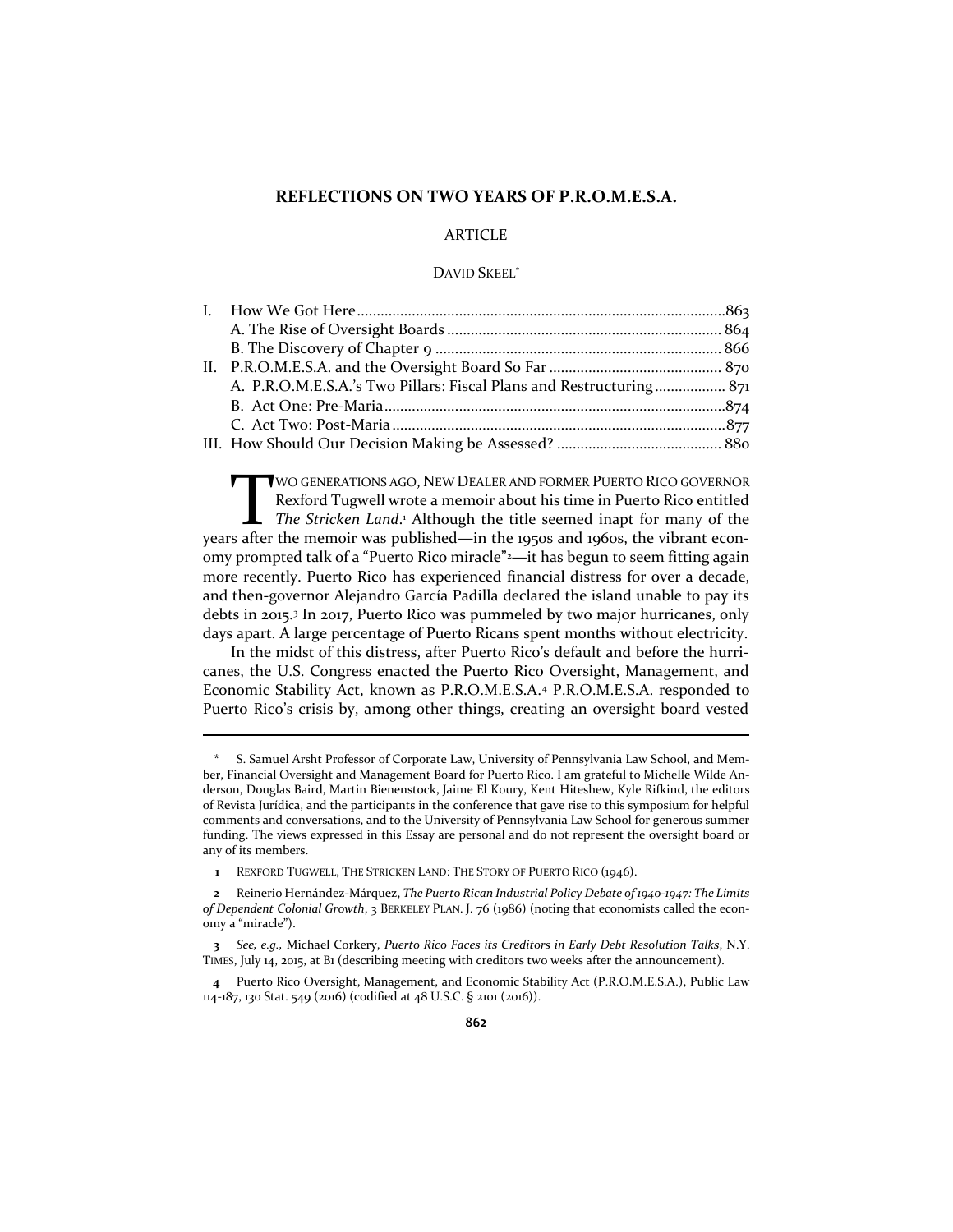with the authority to certify multi-year fiscal plans for the island and its municipal entities and providing a bankruptcy-like framework for restructuring their debt.

Although P.R.O.M.E.S.A. was controversial from the beginning, its enactment was an unlikely achievement. At a time of extreme political polarization in Washington, Democrats and Republicans worked together to draft the legislation; it was approved by large bipartisan majorities in both the House and the Senate, then promptly signed into law by President Obama.

In August 2016, six others and I were appointed to three-year terms as members of the initial oversight board.<sup>5</sup> By this time, I had been studying, teaching and writing about bankruptcy and financial distress for longer than I care to remember, pursuing a calling that dates back to my second year of law school. I never imagined that I would be asked to put my scholarly expertise to practical use in any context, much less a crisis as urgent and important as Puerto Rico's financial distress.

This Essay, which I am honored to have been invited to write for *Revista Jurídica*, draws both on my scholarly and on my personal experience. I will begin in a scholarly mode, by exploring the question of where P.R.O.M.E.S.A. came from. P.R.O.M.E.S.A.'s core provisions are, I will argue, the product of two historical patterns that have emerged in responses to the financial distress of public entities in the United States. The first dates back to the 1970s crisis in New York City, while the second is much more recent. If P.R.O.M.E.S.A. had been enacted prior to either of these developments, its provisions would have looked very different.

After exploring P.R.O.M.E.S.A.'s origins, I will venture a more personal account of the decisions the oversight board has made during our first two years of existence. Our first year of activity came before Hurricanes Irma and María, and the second in the hurricanes' awful aftermath. Like the recovery generally, we still are far from having completed the task we were given. I will conclude by addressing the criticisms we have faced—some from the left and others from the right and by offering my own view on how the success or failure of the Board should be assessed.

## **I. HOW WE GO T HE R E**

Legislative responses to financial distress in the United States are never created from scratch. They always come from somewhere—most often from the last somewhat analogous crisis. Although America's bankruptcy laws have been radically revised on several occasions, each version has been based at least in part on its predecessors.<sup>6</sup> When Congress enacted new resolution rules for systemically

**<sup>5</sup>** The Financial Oversight and Management Board for Puerto Rico is often referred to as the F.O.M.B., its initials in English. I will use "oversight board" or "Board" to reduce the use of acronyms. The other members of the board are José Carrión (chair), Andrew Biggs, Carlos García, Arthur González, José González and Ana Matosantos.

**<sup>6</sup>** I have discussed the origins and evolution of U.S. bankruptcy law at length elsewhere. DAVID A. SKEEL, JR., DEBT'S DOMINION: A HISTORY OF BANKRUPTCY LAW IN AMERICA (2001).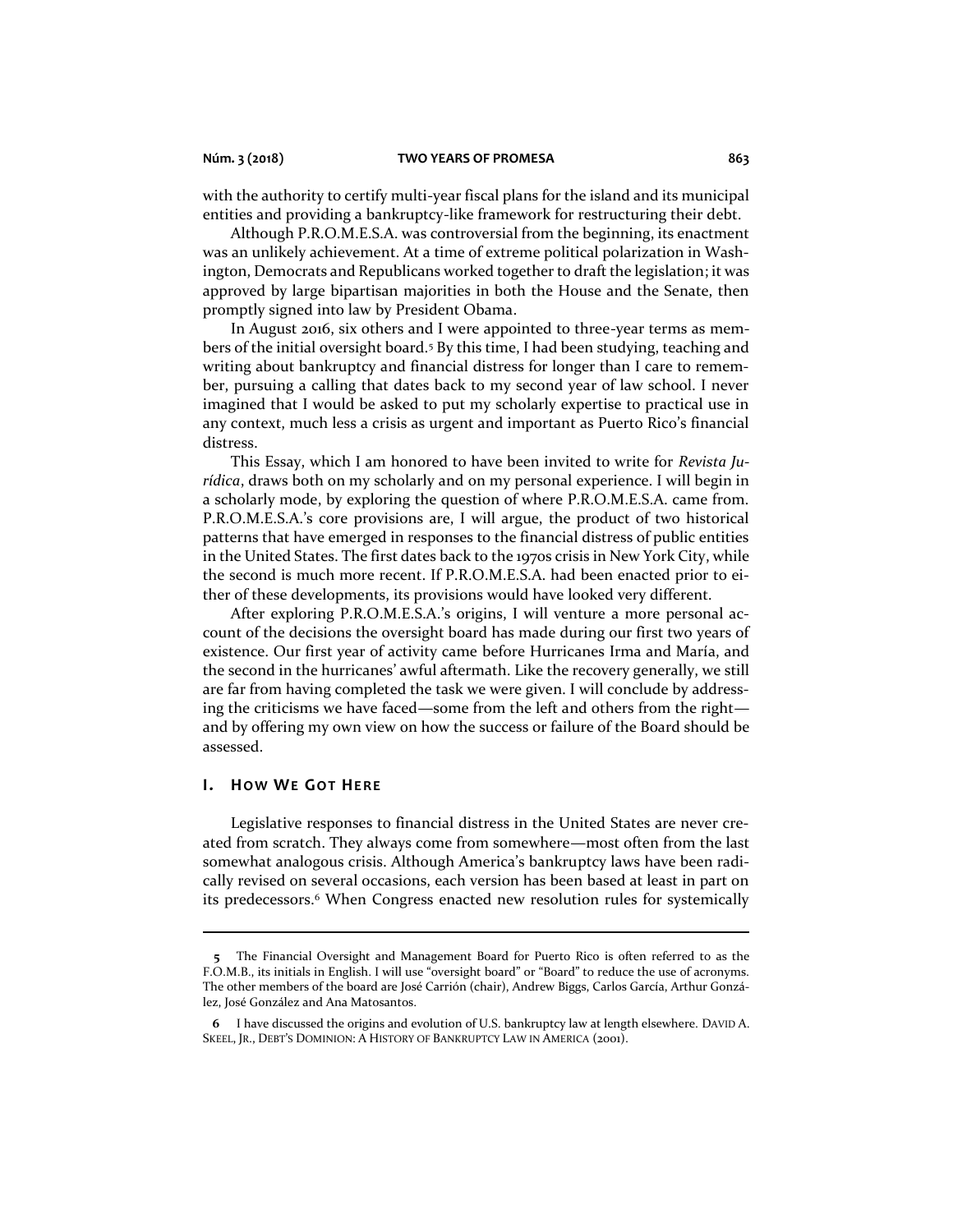important financial institutions after the 2008 crisis, it borrowed liberally from the existing bank resolution rules.<sup>7</sup>

Although P.R.O.M.E.S.A. follows this pattern, it is distinctive in bringing together not just one, but two sets of historical developments: (1) the use of oversight boards when public entities fall into financial distress, (2) and the more recent use of municipal bankruptcy to restructure the debts of large cities.

## <span id="page-2-0"></span>*A. The Rise of Oversight Boards*

The watershed moment for oversight boards was New York City's crisis in 1974 and 1975. In the midst of the crisis, state and local decision makers created a sequence of three different crisis boards. A group of New York City financial leaders responded first, forming the Financial Community Liaison group in 1974 with the blessing of Mayor Abe Beam.<sup>8</sup> In early 1975, the state legislature established the Municipal Assistance Corporation (hereinafter, "M.A.C."), which was authorized to issue new bonds secured by New York's sales tax and securities fees.<sup>9</sup> The state legislature then created yet another board, the Emergency Financial Control Board (hereinafter, "E.F.C.B."). The E.F.C.B. was given the authority to put a three year budget in place for New York City, to approve or veto any new borrowing and to oversee all of the city's revenues.<sup>10</sup>

The E.F.C.B. was the board that proved effective. Although the Financial Community Liaison Group included major figures in New York finance, the absence of any formal authority rendered the group largely impotent.<sup>11</sup> The shortcomings of the M.A.C. were a reflection of the depth of the city's financial crisis: investors were reluctant to buy new New York City bonds, even with the promise of sales tax and securities fees to assure repayment. The E.F.C.B., by contrast, had the power to directly address New York City's financial predicament. In the words of Dick Ravitch, a veteran of this and subsequent New York financial crises, the "elected officials who approved the city's budgets [had become] far more concerned about allocating spending among various constituencies and interest groups than they were with the question of whether the expenditures were matched by recurring revenues." $2$  The E.F.C.B. was not beholden to either the public employee unions or the banks that underwrote New York City's debt. The

**<sup>7</sup>** *See, e.g.*, Randall D. Guynn, *Are Bailouts Inevitable?*, 29 YALE J. ON REG. 121, 145 (2012) (noting that "the OLA [the Orderly Liquidation Authority, which includes the resolution provisions of the Dodd-Frank Act] was modeled on the bank receivership provisions of the FDI Act").

**<sup>8</sup>** *See, e.g.*, ROBERT W. BAILEY, THE CRISIS REGIME: THE MAC, THE EFCB, AND THE POLITICAL IMPACT OF THE NEW YORK CITY FINANCIAL CRISIS 19-20 (1984).

**<sup>9</sup>** *Id.* at 23-36.

**10** *Id.* at 36-43.

**11** Bailey attributes its limitations to the absence of explicit authority and its "narrowness of political base." *Id.* at 23.

**12** RICHARD RAVITCH, SO MUCH TO DO: A FULL LIFE OF BUSINESS, POLITICS, AND CONFRONTING FISCAL CRISES 79 (2014).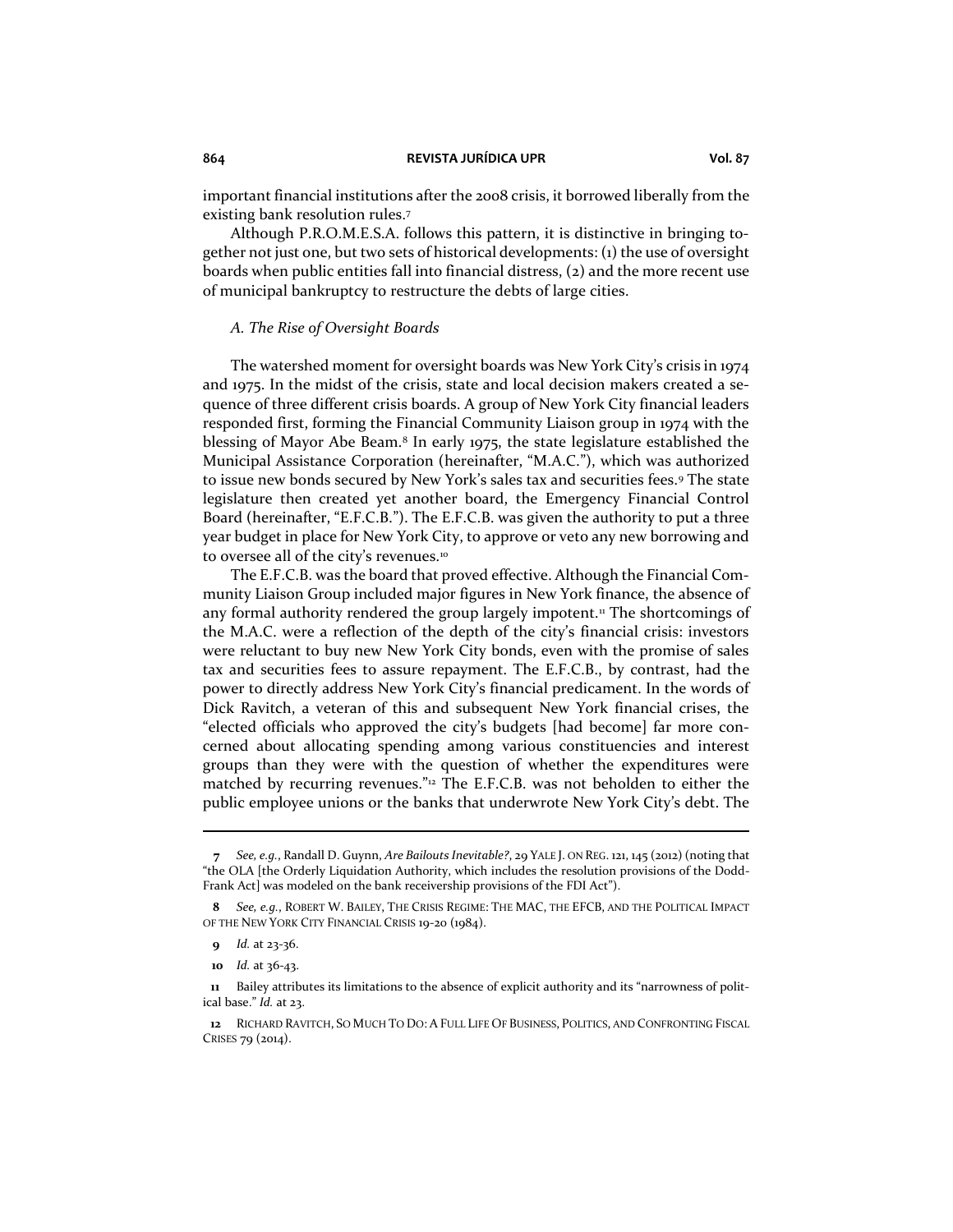E.F.C.B.'s independence from New York City's interest group politics and the powerful tools it was given by the state legislature enabled it to begin to rein in the city's unsustainable spending.<sup>13</sup>

New York's emergence from its crisis seems to have validated oversight boards as a response to large-scale municipal crises. When other major cities, including Philadelphia, Washington, D.C. and Miami, fell into financial distress in the 1990s, Congress and the states responded by putting oversight boards in place. The Washington D.C. oversight board is especially relevant to Puerto Rico, because both boards were created by Congress and because the Washington D.C. legislation served as the template for Puerto Rico's oversight board.<sup>14</sup>

<span id="page-3-0"></span>D.C.'s Control Board was breathed into life by Congress in 1995, after Washington had begun accruing substantial budget deficits.<sup>15</sup> Treasury Secretary Robert Rubin "was scared to death of [D.C. Mayor] Marion Barry having the blank check drawn on the Treasury," and encouraged the creation of the Control Board as an alternative to an open-ended federal bailout.<sup>16</sup> Congress vested enormous authority in the new board. The Control Board could approve or disapprove District budgets, had veto power over any borrowing by the District and could invalidate any local legislation inconsistent with the District's budget. The Control Board legislation also created a Chief Financial Officer who had control of all of the District's revenues. During the six years of the Control Board's existence—it ended in 2001, after D.C. had four consecutive balanced budgets—Congress expanded the Board's powers several times, authorizing the Control Board to veto even emergency District legislation and giving it management control over four city agencies and nine major departments of D.C. government.<sup>17</sup>

Public perception of oversight boards typically has followed a similar trajectory. At the outset, they are denounced as undemocratic and are highly unpopular. Shortly after the D.C. board was established, city workers protested by blocking the Control Board's office with garbage trucks during the morning rush hour.<sup>18</sup> During the Board's first meeting, protestors shouted "free D.C." throughout the meeting, which was brought to an end by a bomb threat.<sup>19</sup> In Detroit, the appointment of emergency manager Kevyn Orr was attacked as a takeover of Detroit by

**13** *See* BAILEY, *supra* not[e 8,](#page-2-0) at 41-43.

**<sup>14</sup>** *See, e.g.*, *In re* Financial Oversight and Management Board for Puerto Rico, 583 B.R. 626, 633-34 (D.P.R. 2017) (comparing the powers of the Puerto Rico and D.C. boards). The Philadelphia board apparently was, in turn, the template for the D.C. board. *See, e.g.*, DEBORAH I. KOBES, OUT OF CONTROL? LOCAL DEMOCRACY FAILURE AND FISCAL CONTROL BOARDS 202 (2009) (unpublished dissertation, Massachusetts Institute of Technology), *available at* https://dspace.mit.edu/handle/1721.1/55132.

**<sup>15</sup>** District of Columbia Financial Responsibility and Management Assistance Act of 1995, Pub. L. No. 104-8, 109 Stat. 97 (1995).

**<sup>16</sup>** KOBES, *supra* not[e 14,](#page-3-0) at 195 (citations omitted).

**<sup>17</sup>** For discussion, see *id.,* at 206-07.

**<sup>18</sup>** *Id.* at 238.

**<sup>19</sup>** *Id.* at 239.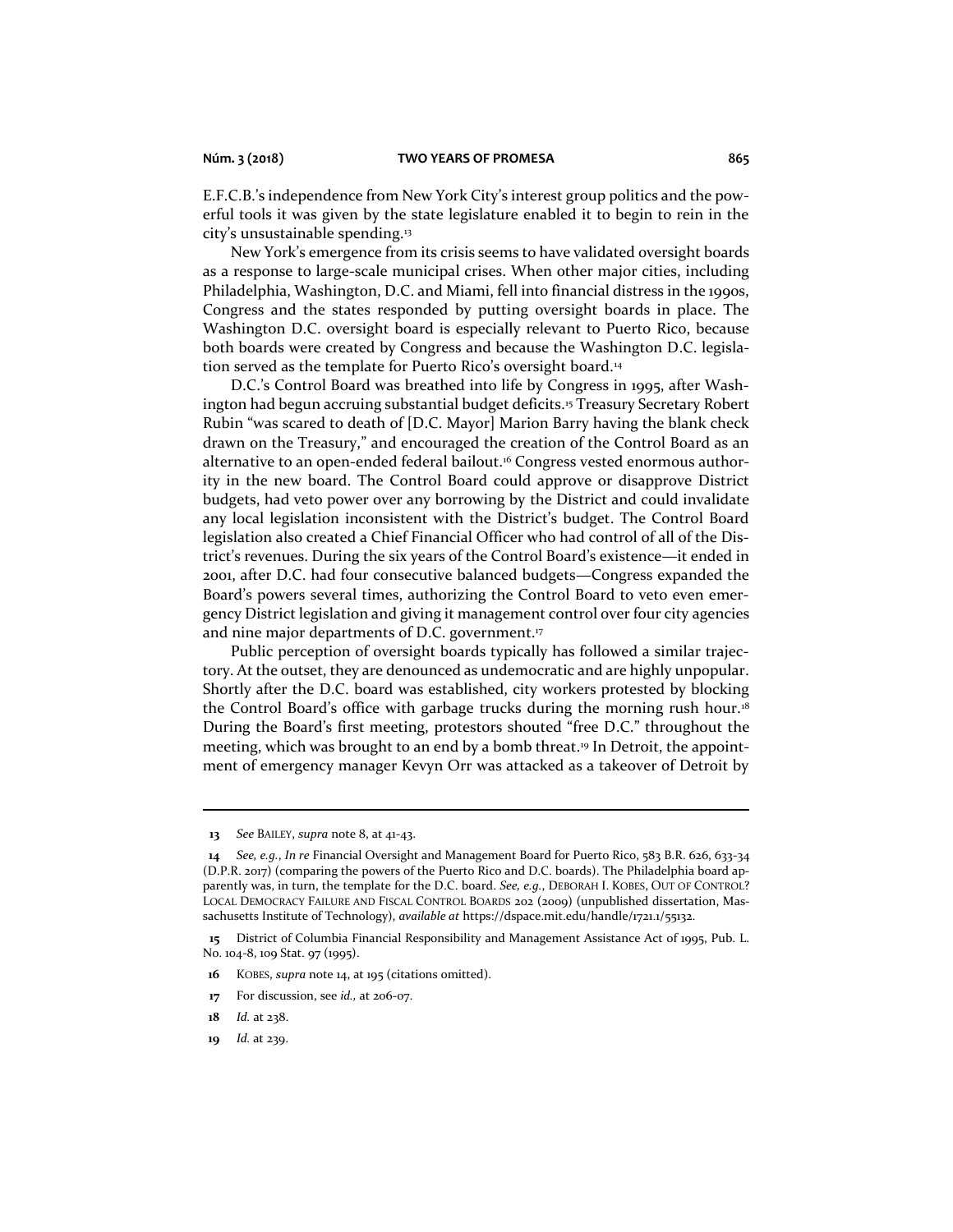unsympathetic state officials. Orr faced repeated protests and needed twenty-four hour a day security.<sup>20</sup>

In each case, the initial hostility later gave way to acceptance and in some cases enthusiastic endorsement. After resolutely opposing D.C.'s Control Board, Mayor Marion Barry developed a working relationship with the Board and later said that the Board had been essential to D.C.'s recovery.<sup>21</sup> Anthony Williams, the Chief Financial Officer put in place by the Board, was later elected mayor of the District. Orr's reputation underwent a similar transformation. He is now viewed by many in Detroit and elsewhere as a hero.<sup>22</sup>

The initial reception of Puerto Rico's oversight board was similar to its predecessors. As with Washington D.C. and Detroit, protests greeted the board's early public meetings, and the board was criticized as undemocratic and, in Puerto Rico's case, colonial.<sup>23</sup> Unlike with its predecessors, there is not yet any evidence of a shift in perceptions, either in opinion polls or in the press.

## *B. The Discovery of Chapter 9*

The second stream that fed the P.R.O.M.E.S.A. legislation was the increasing use of bankruptcy to resolve the municipal distress of substantial cities. As recently as a decade ago, bankruptcy was not part of the tool-kit for addressing large scale public financial distress. Now it is.

According to the conventional wisdom, Chapter 9 of the Bankruptcy Code the provisions governing municipal bankruptcy—was designed for sewer and water districts and the like, but could not handle the more complex problems of a distressed city government.<sup>24</sup> If a large city filed for bankruptcy, the thinking went, the results would be catastrophic: services would be disrupted and the city would lose its ability to borrow in the capital markets, perhaps forever. This made the

**21** *See* KOBES, *supra* note [14](#page-3-0), at 231 (describing Barry's growing cooperation with the board as mayor).

**22** *See, e.g.*, NATHAN BOMEY, DETROIT RESURRECTED: TO BANKRUPTCY AND BACK (2016).

**24** For a sophisticated recent version of the conventional wisdom, see Adam J. Levitin, *Bankrupt Politics and the Politics of Bankruptcy*, 97 CORNELL L. REV. 1399 (2012).

**<sup>20</sup>** *See, e.g.,* Eric D. Lawrence, *Protestors decry Detroit's emergency financial manager,* USA TODAY.COM (March 23, 2013), https://www.usatoday.com/story/news/nation/2013/03/23/detroitemergency-manager-protests/2013977/; Katie Rucke, *Leaked Emails Show Detroit's Emergency Manager Gets Luxury Treatment,* MINT PRESS NEWS (June 22, 2013) (criticizing the elaborateness of Orr's security detail) https://staging.mintpressnews.com/leaked-emails-detroits-unelected-austerity-manager-lives-lavishly/164102/.

**<sup>23</sup>** *See, e.g.*, Luis J. Valentín Ortiz, *Salsa, Rum and the Fiscal Board*, CARIBBEAN BUS. (Oct. 6, 2016) (describing protests of the first public meeting), http://caribbeanbusiness.com/salsa-rum-and-the-fiscal-board/. The criticism was not *universal*; in early opinion polls, most respondents in Puerto Rico expressed support for the oversight board. *See, e.g., PROMESA Board Meets to Discuss Governor's Turnaround Plan*, PUERTO RICO REPORT (Oct. 16 2016) (reporting that 69% of respondents in October 2016 *El Nuevo Dia* poll supported the Board, but also noting that many respondents indicated limited familiarity with the Board), https://www.puertoricoreport.com/promesa-board-meets-discuss-governors-turnaround-plan/#.WyUmyUgvzD4.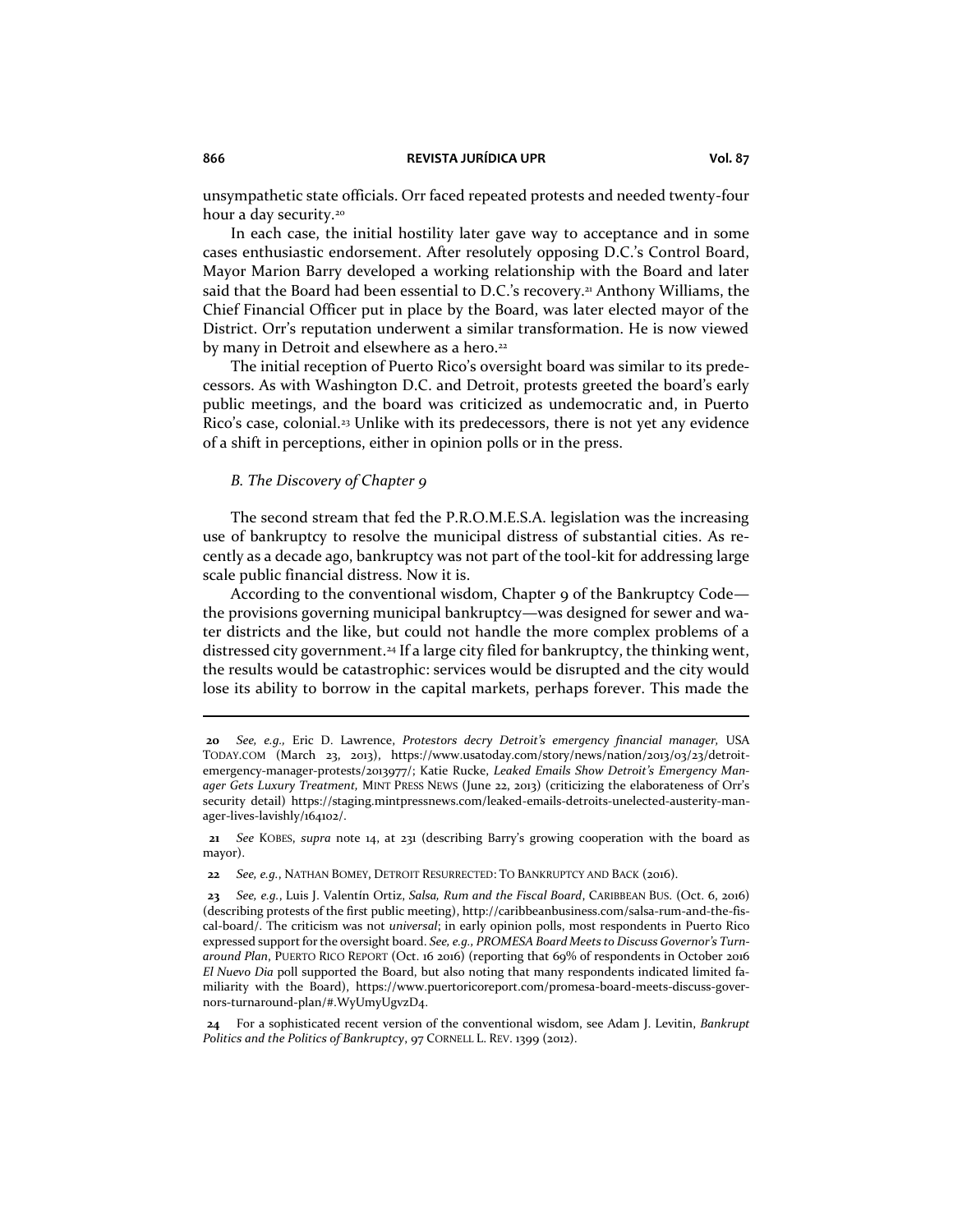*threat* of bankruptcy quite useful to spur lawmakers or interest groups into action. Bankruptcy itself, however, was not viewed as useful at all.

Underfunded pensions epitomized the limitations of municipal bankruptcy. The staggering burden of legacy pension obligations has become the principal source of financial distress for many cities and states.<sup>25</sup> Yet two insuperable obstacles seemed to rule out bankruptcy as a potential response. The first was political. Because public employees are such a powerful and well-connected interest group, it was thought, a mayor or city council that tried to use bankruptcy to adjust the city's pensions would be committing political suicide. The political consequences of filing for bankruptcy were simply too dire. The second obstacle was legal. Even if the city's elected officials were willing to file for bankruptcy, despite the political impediments, many thought that a city could not legally alter its pension obligations even in bankruptcy. After all, the reasoning went, state constitutions often include provisions protecting pension obligations.

At the outset of the decade, both obstacles started to crumble. The erosion began in a small Rhode Island town called Central Falls. In 2011, Central Falls was in deep financial distress. It was clear both that Central Falls had no other choice than to file for bankruptcy and that the town would need to restructure its pension commitments, which were seriously underfunded and by far the town's largest financial obligation. Central Falls did file for bankruptcy and it made major adjustments to its pension obligations, cutting them roughly in half.<sup>26</sup> The state of Rhode Island later passed legislation replacing a portion of the lost benefits, thus reducing the hardship for Central Falls' pension beneficiaries, but the pensions were significantly restructured.

The Central Falls bankruptcy filing signaled that the political barriers to adjusting pensions in bankruptcy were not insurmountable if a city had no other choice. Central Falls did not, however, address the second, legal obstacle to restructuring pensions in bankruptcy. Central Falls' pension beneficiaries ultimately agreed to the restructuring of their pensions. As a result, the bankruptcy judge did not need to rule on the question whether pensions can be restructured if one or more pension beneficiaries object. The legal barrier was still in place.

Then came Detroit. When Detroit filed for bankruptcy in 2013, it was clear that the Motor City needed to restructure all of its major debt obligations, including its pensions. Shortly after his appointment and before filing for bankruptcy, Kevyn Orr, Detroit's Emergency Manager, estimated that Detroit's pensions were underfunded by  $\mathfrak{s}_3$ .5 billion.<sup>27</sup> He signaled that Detroit's pension obligations

**25** *See, e.g.*, REPORT OF THE STATE BUDGET CRISIS TASK FORCE (Jan. 2014), *available at* https://www.volckeralliance.org/sites/default/files/attachments/state\_budget\_crisis\_task\_force.pdf (analyzing pension crisis and other state budget problems).

**<sup>26</sup>** *See, e.g.*, Jess Bidgood, *Plan to End Bankruptcy in Rhode Island Gains Approval*, N.Y. TIMES, (Sep. 7, 2012), at A21.

**<sup>27</sup>** *See, e.g.,* Randy Kennedy et al., *Foundations Aim to Save Pensions in Detroit Crisis*, N.Y. TIMES (Jan. 13, 2014), https://www.nytimes.com/2014/01/14/us/300-million-pledged-to-save-detroits-art-collection.html.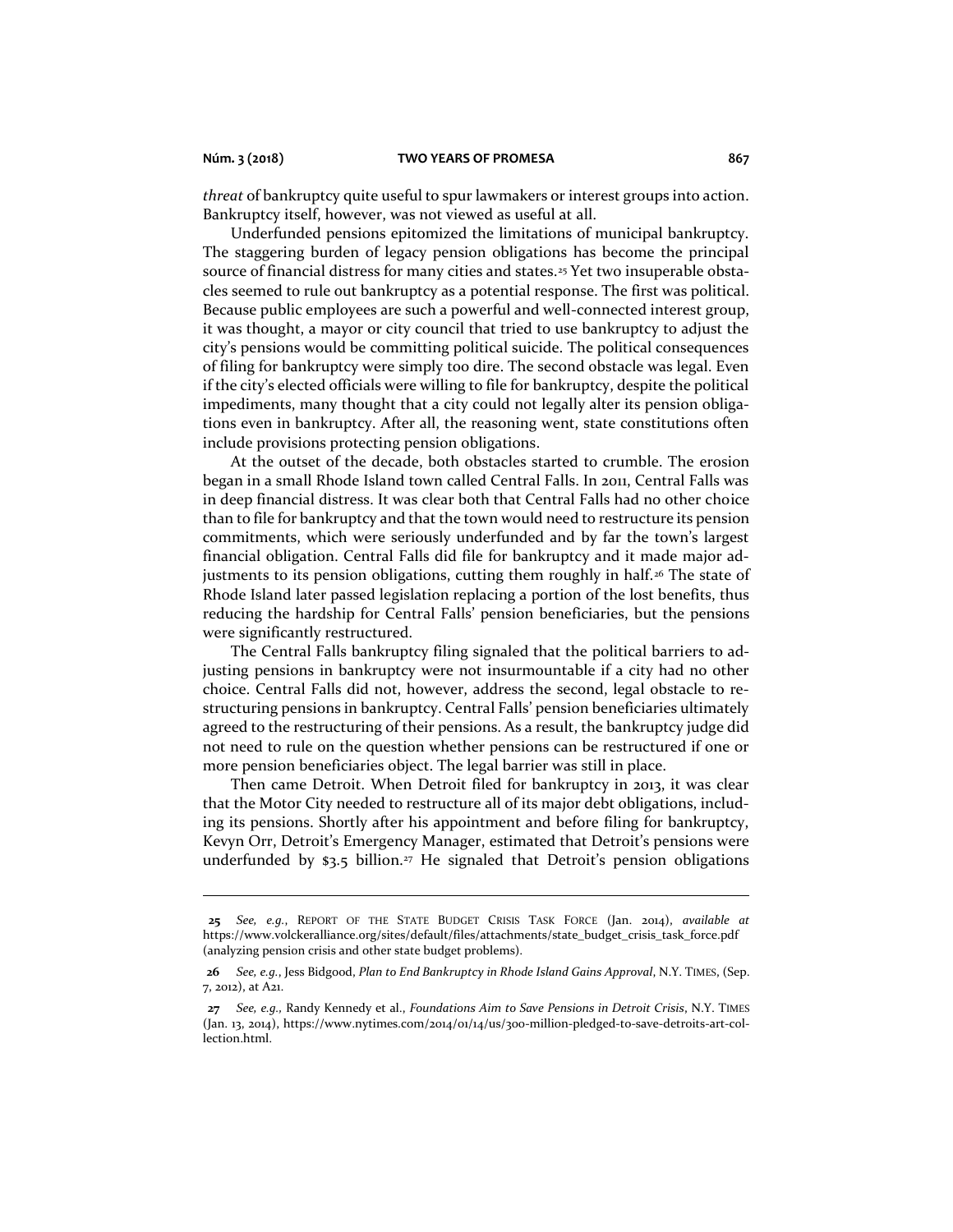would need to be adjusted both for existing and for new employees. Detroit's public employee unions challenged Detroit's bankruptcy filing, insisting that the intended pension restructuring was illegal and some of Detroit's pension beneficiaries later voted against Detroit's proposed plan of adjustment. The bankruptcy judge was directly confronted with the legal question whether the pensions could be adjusted. In his ruling declaring Detroit eligible for bankruptcy, the Detroit bankruptcy judge concluded the pensions could indeed be restructured, notwithstanding Michigan's constitutional protections.<sup>28</sup>

After the Detroit ruling, the judge in the bankruptcy of Stockton, California reached the same conclusion. Unlike Detroit, however, Stockton ultimately decided not to restructure the pensions.<sup>29</sup> As of now, then, two bankruptcy judges have concluded—one directly, one in dicta—that public entities can restructure their pension obligations in bankruptcy. Because the appellate courts have not yet addressed this question, it is worth asking whether the Detroit and Stockton judges were right. In my view, they were.

It is important to begin by pointing out that only the unfunded portion of the pensions is generally at issue. If a city promised its pension beneficiaries \$1000, and it had set aside \$700 to pay the obligations, the beneficiaries would have a constitutionally protected property right to the \$700 that had been set aside. Only the unfunded portion—\$300 in this example—could be adjusted.

With Detroit, the most obvious argument that the city could not restructure even the unfunded portion of its pensions was based on a 1963 amendment to the Michigan constitution. According to the amendment, "[t]he accrued pension benefits of each pension plan . . . shall be a contractual obligation thereof which shall not be diminished or impaired."<sup>30</sup> This provision seemed to forbid adjustments, at least of accrued benefits. But the amendment was not designed with restructuring in mind. The drafters were trying to address a different problem—a problem with the legal status of pension promises.<sup>31</sup> Pension promises have traditionally been treated as "gratuities" for legal purposes, which meant that the city or state could withdraw the promised benefit at any time if it changed its mind. The drafters of the constitutional amendment sought to put pensions on a firmer legal footing by ensuring they had the same contractual status as other obligations. They were not attempting to determine whether pension obligations could be restructured if a city was incapable of paying them.

**<sup>28</sup>** *In re* City of Detroit, Mich., 504 B.R. 97, 150-54 (Bankr. E.D. Mich. 2013). The bankruptcy judge confirmed this holding in his opinion approving Detroit's plan of adjustment. *In re* City of Detroit, Mich., 524 B.R. 147, 181 (Bankr. E.D. Mich. 2014).

**<sup>29</sup>** Stockton did significantly restructure its employees' healthcare benefits.

**30** MICH. CONST. art. IX, § 24.

**<sup>31</sup>** For further discussion, see David Skeel, *The Meaning of Detroit*, NAT'L AFFAIRS 3, 10 (Winter 2015); David A. Skeel Jr., *Can Pensions be Restructured in (Detroit's) Municipal Bankruptcy* 5-6 (Federalist Society White Paper, Oct. 2013).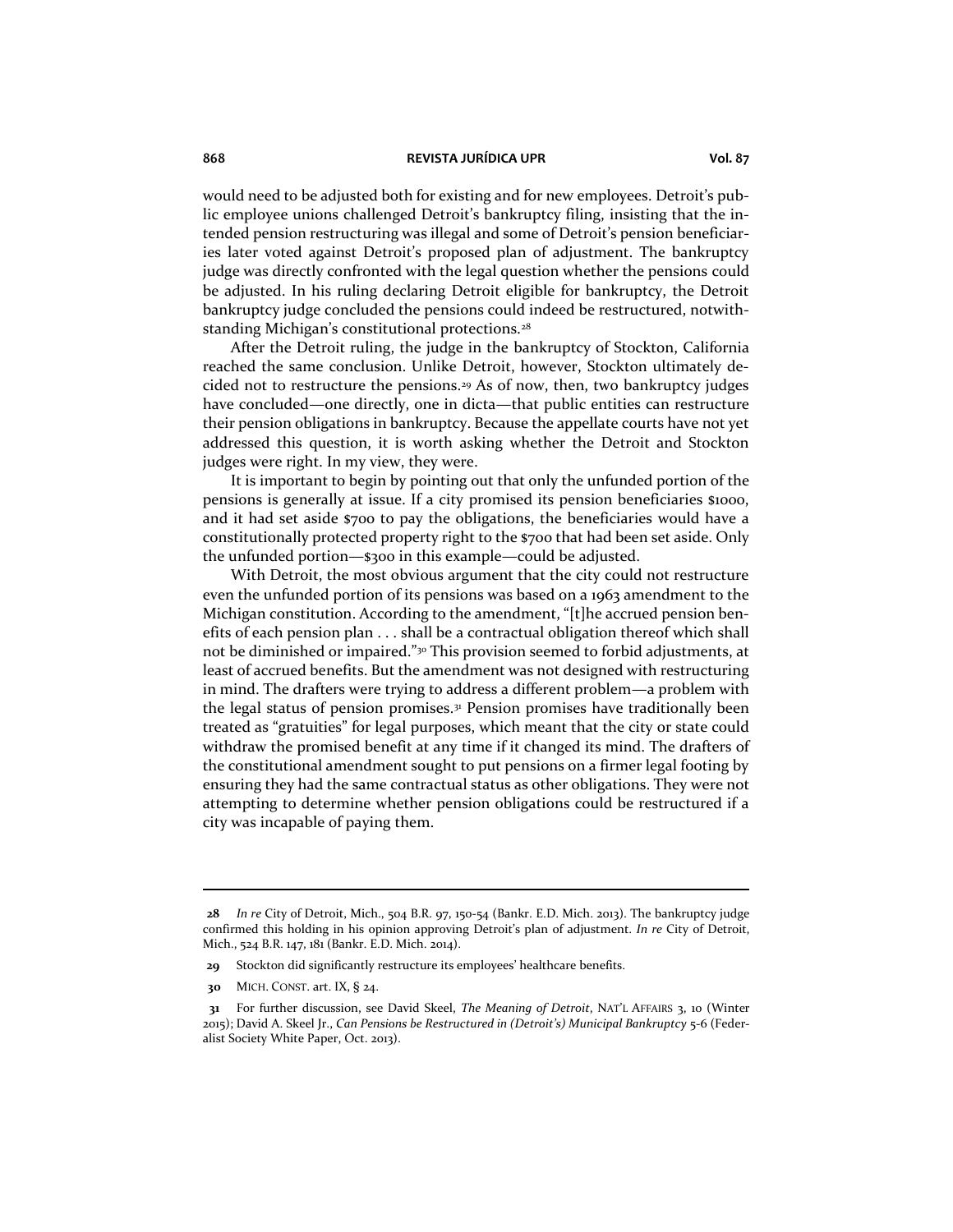Even if Michigan's constitutional provision were designed to prevent a restructuring, it would be overridden by the Supremacy Clause of the U.S. Constitution.<sup>32</sup> Because bankruptcy law is federal, it prevails over a conflicting state law. Federal law prevails even over a state constitutional provision.

The second argument is an attack not just on pension restructuring, but on municipal bankruptcy as a whole. According to this argument, municipal bankruptcy violates one or both of two provisions in the U.S. Constitution.<sup>33</sup> It either encroaches on state sovereignty, thus violating the Tenth Amendment, or violates the Contracts Clause, which prohibits a state from interfering with existing contracts.<sup>34</sup> Because the Contracts Clause only prevents states from impairing contracts, not Congress, this objection characterizes Congress as using its bankruptcy authority to aid and abet an impairment of contracts by states and their municipalities.

In my view, these are not silly arguments. In fact, the U.S. Supreme Court struck down the first municipal bankruptcy law on these grounds in 1936, $35$  before upholding a similar law two years later.<sup>36</sup> But the municipal bankruptcy law protects states' sovereignty by, among other things, requiring the state to consent to a municipality's bankruptcy filing, permitting only voluntary filings and precluding the court from interfering with political or governmental powers. Contrary to the Contracts Clause argument, the power to restructure a municipality's obligations emanates from Congress, not the state. In view of these facts, the Detroit judge seems right to have concluded that municipal bankruptcy is fully constitutional.

A final objection is based on a provision of Chapter 9 itself. A bankruptcy court is prohibited from approving a city's restructuring plan if the plan would require the city to take steps that are "prohibited by law."<sup>37</sup> Since Michigan law prohibits the impairment of accrued pension benefits, the argument goes, a plan of adjustment that restructured pensions would be invalid because pension adjustments are prohibited by law. Construing the provision in this way would set Chapter 9 at war with itself. All—or nearly all—of the contracts that a municipality restructures in bankruptcy are contracts the municipality could not restructure outside of bankruptcy, due to the Contracts Clause in the U.S. and state constitutions. The "prohibited by law" provision cannot have been designed to render municipal

- **34** *Id.* U.S. CONST. art I, § 10.
- **35** Ashton v. Cameron County Dist., 298 U.S. 513 (1936).
- **36** United States v. Bekins, 304 U.S. 27 (1938).
- **37** 11 U.S.C. § 943(b)(4) (2012).

**<sup>32</sup>** *Id.* U.S. CONST. art VI.

**<sup>33</sup>** *See, e.g.*, Skeel, *The Meaning of Detroit*, *supra* note 31, at 11.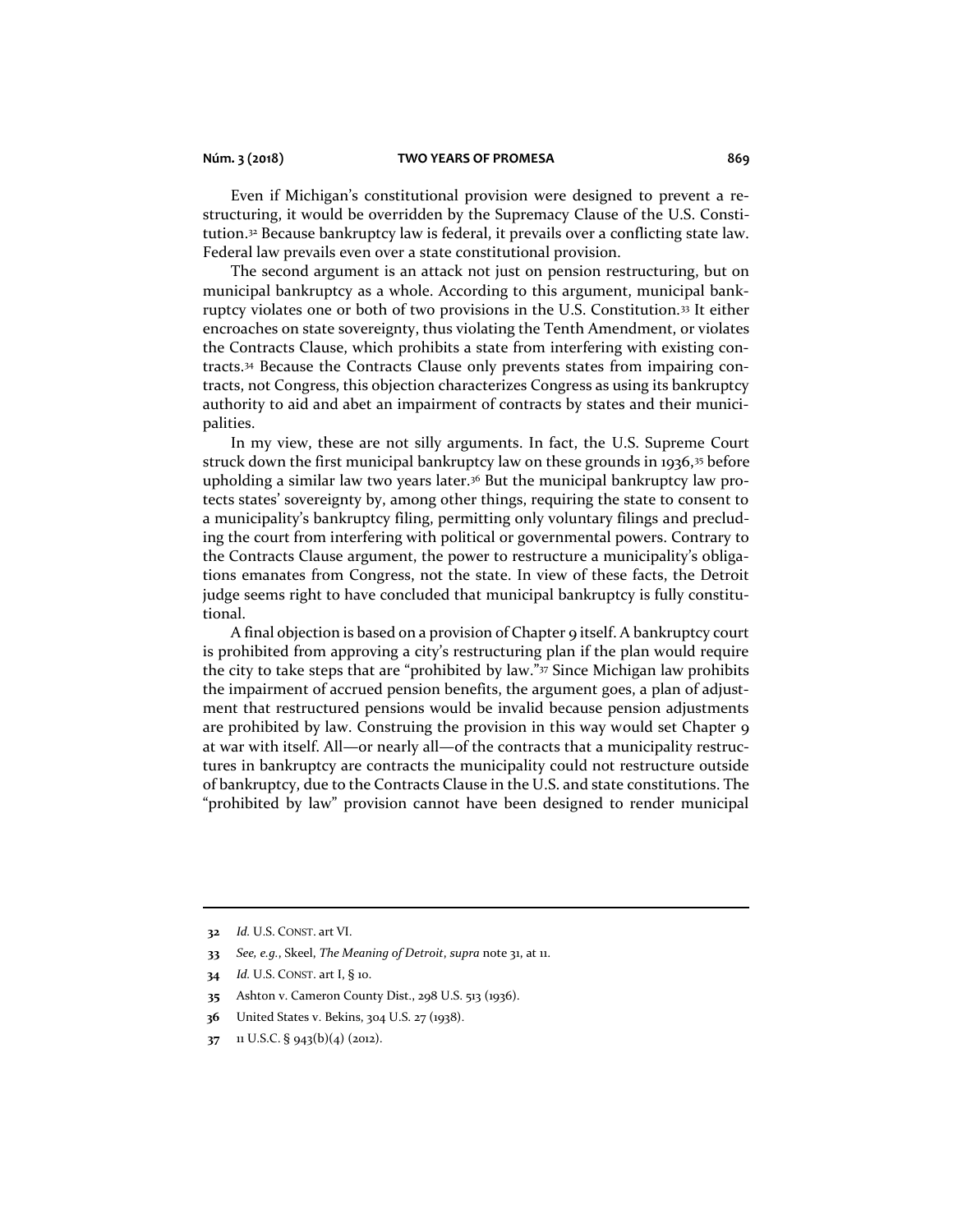bankruptcy useless and it has not be construed in this way.<sup>38</sup> The Detroit court held that the provision applies to a municipality's obligations after they have been restructured, not to the restructuring itself.<sup>39</sup> Chapter 9 permits a restructuring, but once the municipality emerges from bankruptcy it cannot be violating the law.

Much as with pension obligations, the recent municipal bankruptcy cases also open up space to significantly restructure a distressed city's bond debt. Prior to Detroit, many in the municipal bond markets believed that general obligation bonds—that is, bonds supported by the "full faith and credit" of the city that issued them—could not be restructured in bankruptcy.<sup>40</sup> According to this logic, revenue bonds are partially protected in bankruptcy, because their repayment is secured to the extent of the revenue stream pledged to them; general obligation bonds are entirely protected because of the generally held view that a city would be obligated to raise revenues or cut expenses to the extent necessary to service its debts.<sup>41</sup> The Detroit case revealed the fallacy in this reasoning. If a general obligation bond is not collateralized in any way, as usually is the case, it is simply an unsecured obligation. It is subject to restructuring, just as the unsecured obligations of a corporation are in Chapter 11.

Prior to the enactment of P.R.O.M.E.S.A., oversight boards had been used to address the distress of significant cities for more than forty years. The use of municipal bankruptcy was far more recent, but it was rapidly coming of age. Each of these trends figured prominently in the provisions Congress included in P.R.O.M.E.S.A.

# **II. P.R.O.M.E.S.A.** AND THE OVERSIGHT BOARD SO FAR

P.R.O.M.E.S.A. breathed the oversight board into being and gave us two major sources of authority: the power to certify fiscal plans for Puerto Rico and its municipal entities, and the power to restructure Puerto Rico's debt. Not coincidentally, each source of authority corresponds to one of the historical trends. Yet each also has features that are unique to P.R.O.M.E.S.A. After describing the two pillars of the oversight board's mandate, I will briefly chronicle our efforts before and after Puerto Rico was ravaged by Hurricanes Irma and Maria in September 2017.

**<sup>38</sup>** *See In re* Sanitary & Improv. Dist. #7, 98 B.R. 970, 974 (Bankr. D. Neb. 1989) (stating that "[t]o create a federal statute based upon the theory that federal intervention was necessary to permit adjustment of a municipality's debts and then to prohibit the municipality from adjusting such debts is not, to the point of view of this Court, a logical or necessary result.")

**<sup>39</sup>** *In re* City of Detroit, Mich., 524 B.R. 147, 211-12 (Bankr. E.D. Mich. 2014).

**<sup>40</sup>** For discussion of this misperception and illustrative citations, see David A. Skeel, Jr., *What is a Lien? Lessons from Municipal Bankruptcy*, 2015 U. ILL. L. REV. 675, 684-85.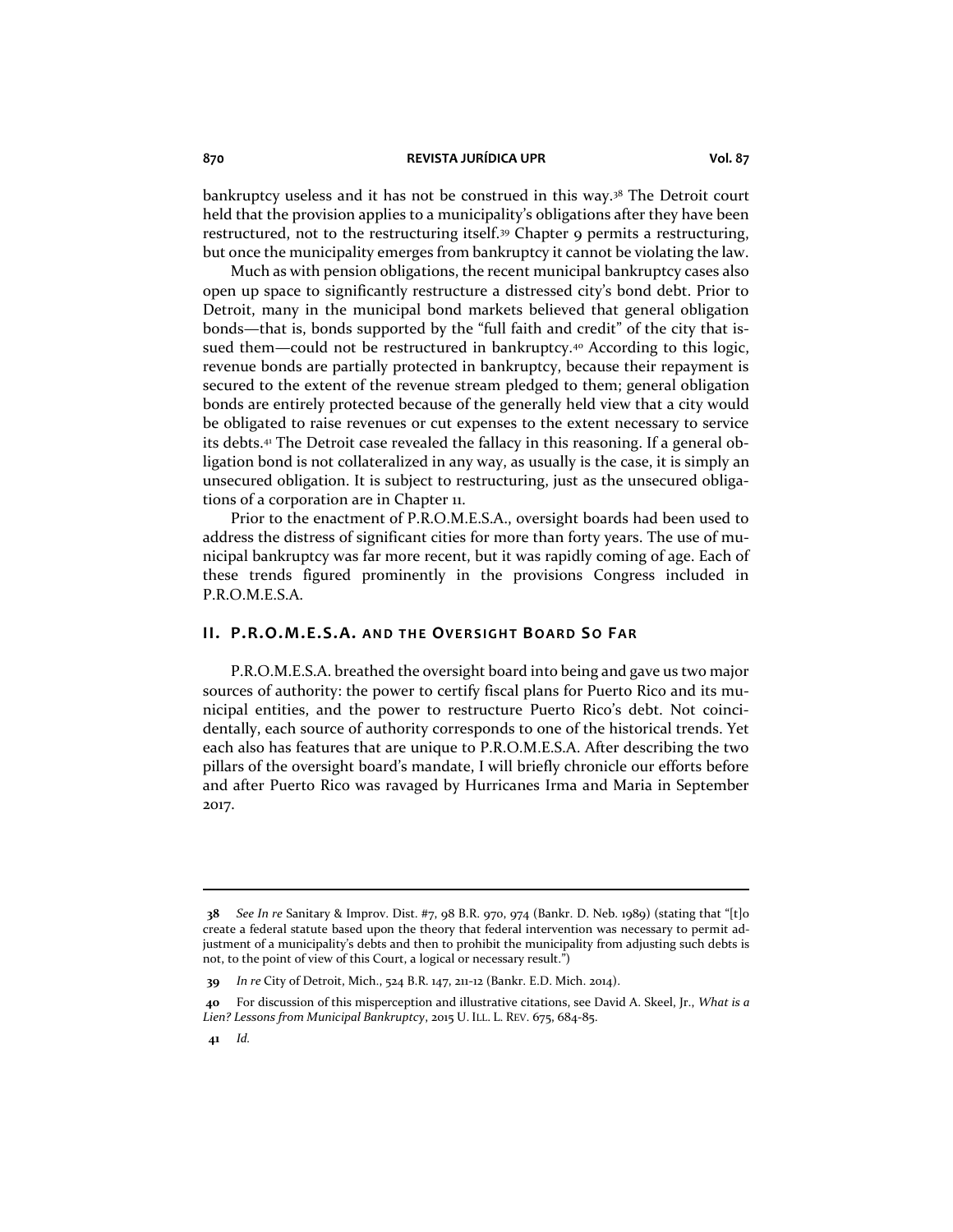## **Núm. 3 (2018) TWO YEARS OF PROMESA 871**

## *A. P.R.O.M.E.S.A.'s Two Pillars: Fiscal Plans and Restructuring*

The touchstone for the oversight board's budgetary authority is the requirement that we certify fiscal plans for Puerto Rico and any "covered" municipal entities—that is, entities the board has designated as subject to P.R.O.M.E.S.A.'s requirements.<sup>42</sup> Under P.R.O.M.E.S.A., each fiscal plan must cover at least the next five years. It also must seek to "restore fiscal responsibility and access to the capital markets," and satisfy a list of fourteen different requirements, from "provid[ing] for estimates of revenues and expenditures" to "respect[ing] the relative lawful priorities or lawful liens."<sup>43</sup>

P.R.O.M.E.S.A. also specifies the process by which the fiscal plan is produced. The Governor of Puerto Rico submits a proposed fiscal plan, on a schedule determined by the oversight board.<sup>44</sup> The oversight board determines whether the plan satisfies the requirements of P.R.O.M.E.S.A. If it does not, the Board issues a notice of violation to the Governor.<sup>45</sup> The Governor then submits a revised fiscal plan to the Board.<sup>46</sup> After this iterative process, the Board either certifies the Governor's fiscal plan, certifies a joint Governor-Board plan, or—if the plan is not P.R.O.M.E.S.A.-compliant—it proceeds to certify its own fiscal plan.<sup>47</sup>

The fiscal plan is an extraordinarily important document. It is not immutable—it can be revised and recertified to reflect changed circumstances—but every annual budget is required to conform to the fiscal plan currently in effect.<sup>48</sup> If it does not, the Board is instructed to issue a notice of violation; if the Governor does not correct the deficiency the Board can (and must) develop its own "revised compliant budget."<sup>49</sup> The Board also is given the authority to prevent enforcement of proposed contracts or regulations that are inconsistent the fiscal plan.<sup>50</sup> Moreover, the federal district court is deprived of subject matter jurisdiction over any litigant's challenges to certified fiscal plans or budgets.<sup>51</sup>

**<sup>42</sup>** Puerto Rico Oversight, Management, and Economic Stability Act, 48 U.S.C. § 2141(a) (2016) (providing for fiscal plans); *id.* § 2141(b) (requirements apply to "territorial government or covered territorial instrumentality.")

**<sup>43</sup>** *Id.* § 2141(b)(1).

**<sup>44</sup>** *Id.* § 2141(a) ("the Oversight Board shall deliver a notice to the Governor providing a schedule for the . . . Fiscal Plans.")

**<sup>45</sup>** *Id.* § 2141(c)(3)(B)(i) (notice of violation).

**<sup>46</sup>** *Id.* § 2141(d)(1) (instructing Governor to submit revised plan).

**<sup>47</sup>** *Id.* § 2141(e)(1) (approval of Governor's plan); *id.* § 2141(e)(2) (oversight board's plan); *id.* § 2141(e) (joint plan).

**<sup>48</sup>** *Id.* § 2142(c)(1) (stating that "the Oversight Board shall determine in its sole discretion whether each proposed Budget is compliant with the applicable Fiscal Plan.")

**<sup>49</sup>** *Id.* § 2142(d)(1)(B) (notice of violation); *id.* § 2142(e)(3) (Board's own budget).

**<sup>50</sup>** The Board also has oversight authority over any new issuance of debt. This authority applies whether or not a fiscal plan is in place.

**<sup>51</sup>** 48 U.S.C. § 2126(e).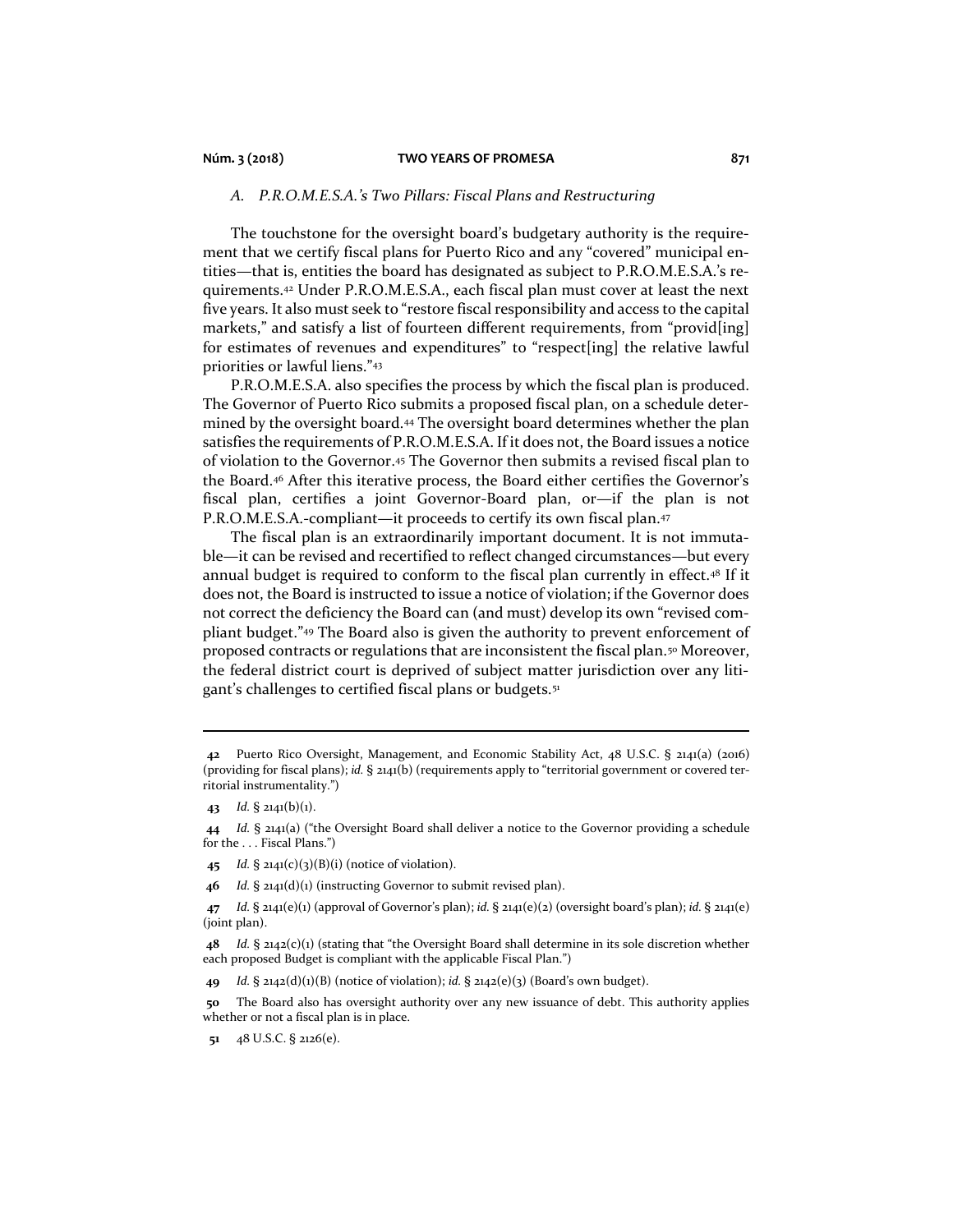A principal template for P.R.O.M.E.S.A.'s fiscal provisions was the D.C. Control Board statute from the 1990s.<sup>52</sup> The iterative fiscal plan process, and the requirement of a multi-year fiscal plan, echo the D.C. precedent.<sup>53</sup> In some respects, the Puerto Rico oversight board has even more authority than the D.C. board;<sup>54</sup> but in several respects, the Puerto Rico Board's authority is not as broad as the D.C. Board. The D.C. statute provided for the appointment of a new Chief Financial Officer who had authority over the District's revenues and answered primarily to the Control Board.<sup>55</sup> As a result of subsequent legislation, the D.C. board also had control over much of the D.C. government.<sup>56</sup> Since we do not have these additional powers, the fiscal plan is even more central to the Puerto Rico board's authority than it was in Washington, D.C.<sup>57</sup>

The second major source of authority is the power to initiate a restructuring on behalf of Puerto Rico or one of its municipal entities. P.R.O.M.E.S.A. provides two separate restructuring frameworks, one known as Title VI and the other as Title III—based, in each case, on the part of P.R.O.M.E.S.A. where the provisions appear.<sup>58</sup> Title VI, the simpler option, is similar to the collective action provisions that are used to restructure sovereign debt.<sup>59</sup> It applies only to bonds, as very broadly defined, $60$  and permits the bonds to be restructured if sufficient majorities of each type of bonds vote in favor. Title VI is purely consensual—there is no mechanism for requiring a class of bonds to accept a restructuring if the class votes no—and it does not have many of the features that bankruptcy or a bankruptcylike process includes, such as the automatic stay.

**55** Pub. L. No. 104-8, § 302, 109 Stat. 97. The Chief Financial Officer who was appointed, Anthony Williams, proved so successful that he was later elected mayor.

**56** *See* District of Columbia Financial Responsibility and Management Assistance Act of 1995, Pub. L. No. 104-8, 109 Stat. 97 (1995).

**<sup>52</sup>** District of Columbia Financial Responsibility and Management Assistance Act of 1995, Pub. L. No. 104-8, § 201, 109 Stat. 97 (1995) (establishing financial plan requirements); *Id.* § 202 (defining process for submission and approval of financial plans and budgets).

**<sup>53</sup>** There were a variety of differences; the District of Columbia plan (called a "financial plan") was for the current year and the next three years, rather than a minimum of five years as with P.R.O.M.E.S.A., and it was subject to a somewhat different list of requirements.

**<sup>54</sup>** Perhaps most importantly, P.R.O.M.E.S.A. authorizes the Board to initiate bankruptcy-like restructuring proceedings, as discussed below. P.R.O.M.E.S.A. also repeatedly gives authority to the oversight board in its "sole discretion." *See, e.g.,* 48 U.S.C. § 2141(c)(3) (fiscal plan certification decisions are in the Board's sole discretion).

**<sup>57</sup>** *In re* Financial Oversight and Management Board for Puerto Rico, 583 B.R. 626, 633-34 (D.P.R. 2017).

**<sup>58</sup>** Title VI is sections 601-602 of P.R.O.M.E.S.A., and Title III is sections 301-317 of P.R.O.M.E.S.A. Pub. L. No. 114-187, §§ 301-317, 601-602, 130 Stat. 549 (2016). U.S. bankruptcy law uses a similar labeling strategy. Chapter 9—the municipal bankruptcy chapter—consists of sections 901-946. United States Bankruptcy Code, 11 U.S.C. §§ 901-946. Chapter 11—reorganization—consists of sections 1101-1174 of 11 U.S.C. §§ 1101-1174.

**<sup>59</sup>** 48 U.S.C. §§ 2231-2232.

**<sup>60</sup>** *Id.* § 2104(2) (defining "Bond").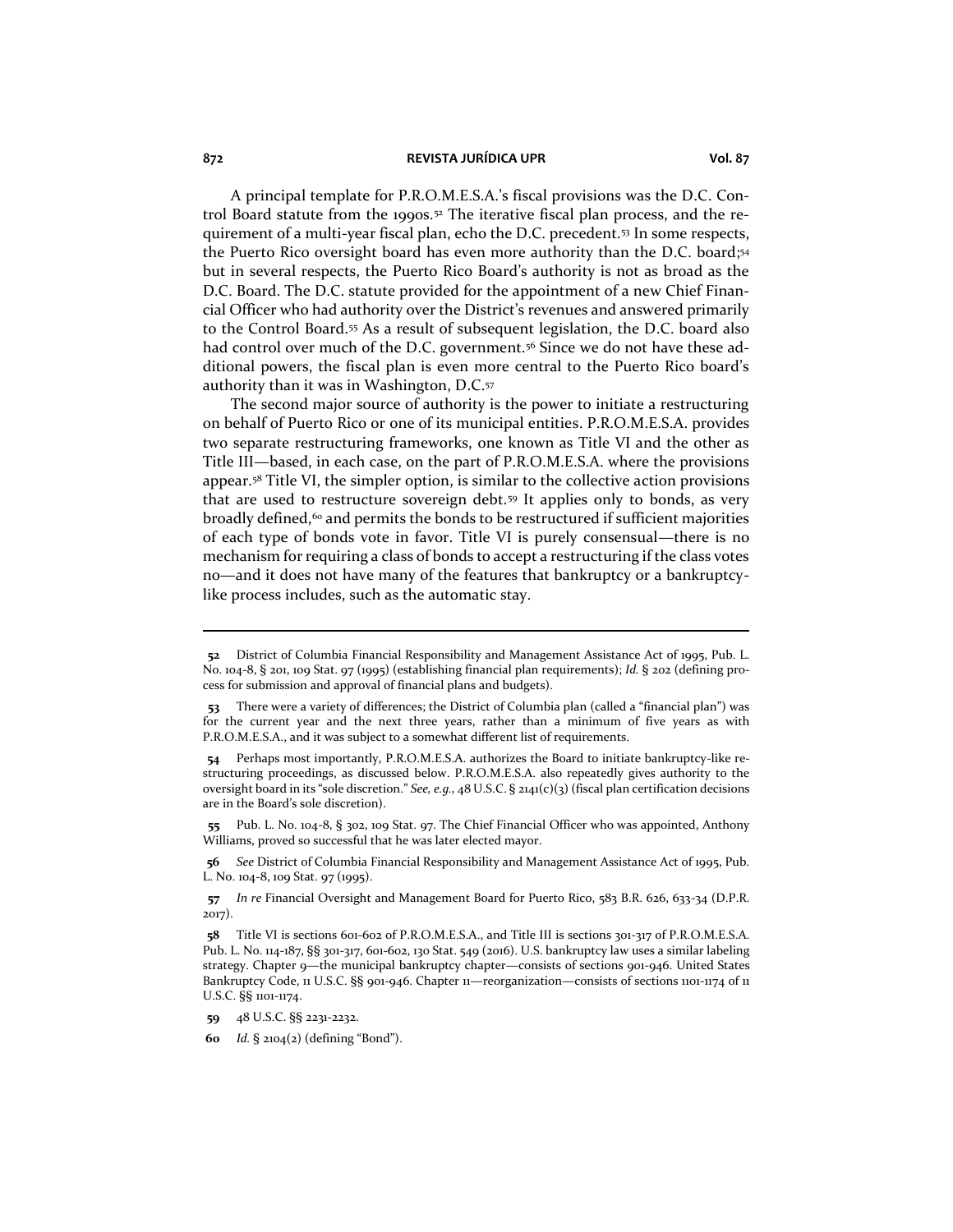## **Núm. 3 (2018) TWO YEARS OF PROMESA 873**

Title III is very similar to bankruptcy.<sup>61</sup> If the drafters had the D.C. Control Board statute in front of them as they designed P.R.O.M.E.S.A.'s fiscal plan provisions, their eyes were on Chapter 9 when they constructed Title III. As with Chapter 9, Title III provides only for voluntary filings; creditors cannot file an involuntary case.<sup>62</sup> In each context, an automatic stay prohibiting creditors from continuing to pursue non-bankruptcy collection efforts goes into effect as soon as the debtor files.<sup>63</sup> The debtor then negotiates with its creditors over the terms of a plan of adjustment. After the plan and a disclosure statement are approved, the plan is submitted to each class of creditors for a vote.<sup>64</sup> The plan can be approved consensually, if each class of creditors vote yes, or non-consensually, if one or more classes vote no and the requirements for a nonconsensual plan are satisfied.<sup>65</sup>

Title III's most important innovation is the fact that it covers not just Puerto Rico municipalities, but Puerto Rico itself. Unlike Chapter 9, which applies to municipal entities within a state but not to the state, Title III includes the larger entity, Puerto Rico.<sup>66</sup> The expanded scope appears to reflect a conclusion by the drafters that restructuring the Puerto Rico's municipal debt might not be sufficient to address Puerto Rico's financial distress.

The inclusion of Puerto Rico itself within the ambit of Title III may explain, or partially explain, the puzzling absence of any reference to "bankruptcy" in P.R.O.M.E.S.A.<sup>67</sup> By avoiding the term "bankruptcy," and relying on its authority under the Territories Clause of the Constitution, rather than the Bankruptcy Clause, lawmakers may have sought to reassure state bankruptcy critics that P.R.O.M.E.S.A. is not intended to lay a foundation for state bankruptcy. Title III is unique to Puerto Rico and potentially other U.S. territories.

Whatever the logic, P.R.O.M.E.S.A.'s restructuring provisions are powerful tools for addressing Puerto Rico's financial distress. The oversight board administers Title VI proceedings and is the one that files a Title III case, serves as the representative of the debtor, and files the plan of adjustment. Title III is distinct from Chapter 9 in that imposes a confirmation standard that requires that any

**<sup>61</sup>** *Id.* §§ 2161-2177.

**<sup>62</sup>** 11 U.S.C. § 901(a) (incorporating 11 U.S.C. § 301 of the Bankruptcy Code (voluntary filings) but not 11 U.S.C. § 303 (involuntary filings)); 48 U.S.C. § 2164(a) (commencement of voluntary case).

**<sup>63</sup>** 11 U.S.C. § 901(a) (incorporating 11 U.S.C. § 362 of the Bankruptcy Code); 48 U.S.C. § 2161 (incorporating 11 U.S.C. § 362 of the Bankruptcy Code)).

**<sup>64</sup>** 11 U.S.C. § 901(a) (incorporating 11 U.S.C. § 1125 and parts of 11 U.S.C. § 1126, which govern disclosure statements and voting in Chapter 11); 48 U.S.C. § 2161 (same)).

**<sup>65</sup>** 11 U.S.C. 901(a) (incorporating parts of 11 U.S.C. § 1129(a) and (b), which govern consensual and nonconsensual reorganization in Chapter 11); 48 U.S.C. § 2161 (same)).

**<sup>66</sup>** 48 U.S.C. § 2162(1)(A) (permitting filing by "a territory that . . . has had an Oversight Board established for it.").

**<sup>67</sup>** On the other hand, the omission also reflects a historical pattern: Congress has long used distinct labels for the restructuring of a public entity's debt. Chapter 9 is called "Adjustment of Debts of a Municipality," and creditor votes on a *plan of adjustment*, rather than a *reorganization plan* as in corporate bankruptcy. 11 U.S.C. § 941 (2012) (providing for the filing of "a plan for the adjustment of the debtor's debts.")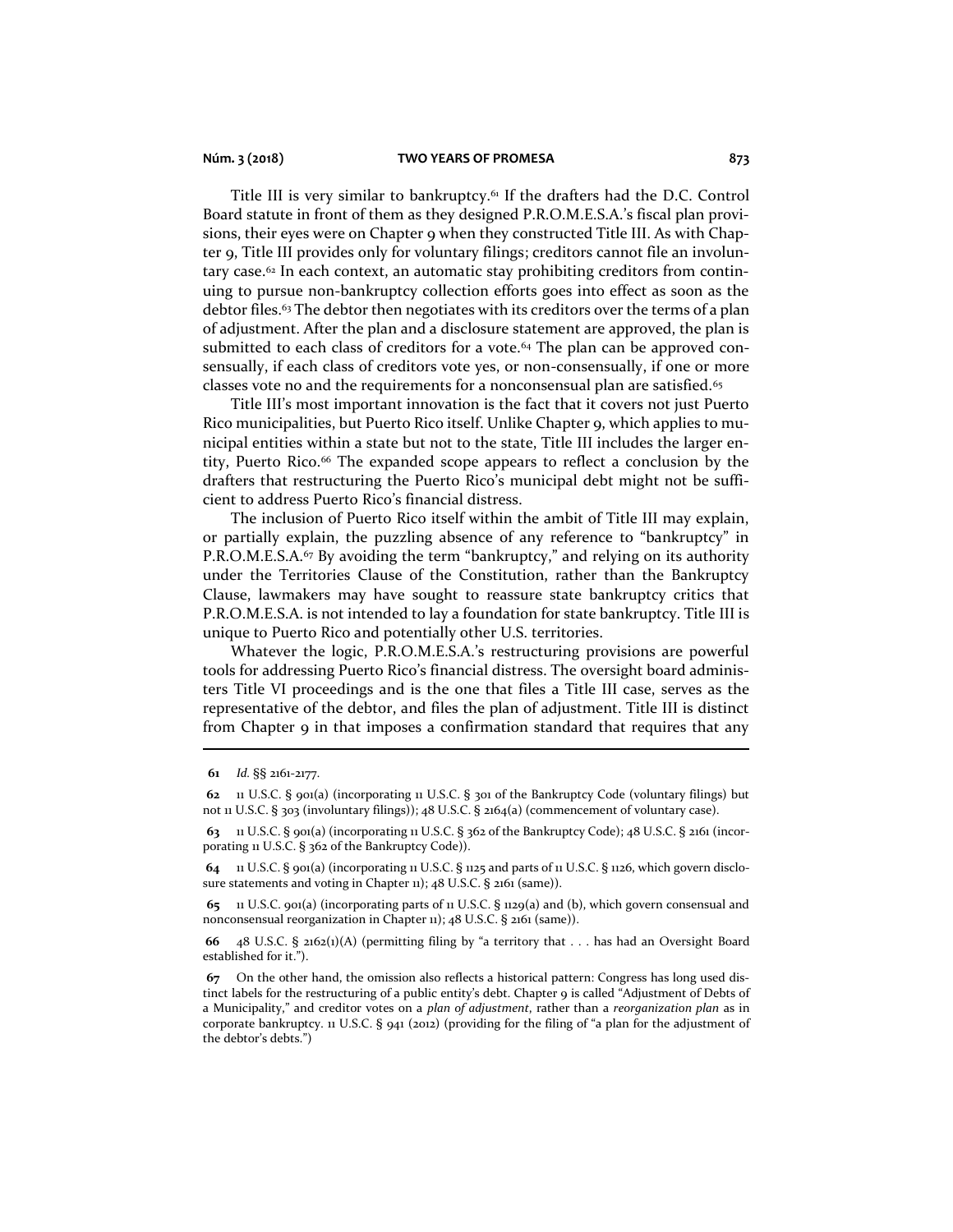plan of adjustment conform to the then certified Fiscal Plan. Thus, the board's powers to set forth Puerto Rico's future fiscal path are inextricably linked to, and designed to be consistent with, the debt restructuring framework.

## *B. Act One: Pre-Maria*

When the seven members of the oversight board were appointed on August 31, 2016, we were on our own. We had no staff or advisors. I knew one of the other board members, and had once met another, but did not know the others.<sup>68</sup> Most of the other board members were in a similar position. The seven of us were on the phone constantly, dealing with matters large and small. We selected a chairman, José Carrión, and began our search for advisors, hiring a strategic consultant and New York and Puerto Rico law firms in the first few months.

The overriding objective of the first year was to certify fiscal plans for the Commonwealth, Puerto Rico Electric Power Authority (hereinafter, "P.R.E.P.A."), the Puerto Rico Aqueduct and Sewer Authority (hereinafter, "P.R.A.S.A."), the Government Development Bank, the University of Puerto Rico and several other municipal entities. Our mantra was "once and done." We referred to this principle repeatedly, both in private conversations and public meetings. "Once and done" meant we would avoid half measures that would require that additional adjustments be made in the future. We would insist on a fiscal plan and debt restructuring that did everything necessary to restore fiscal balance and access to capital markets, as P.R.O.M.E.S.A. requires, and would create the conditions for economic growth.

The most obvious obstacle, both for then-governor Alejandro García Padilla and for the oversight board, was that no one really knew what Puerto Rico's revenues and expenditures were. The Puerto Rico Legislature passed a balanced budget each year, but the budget relied on accounting gimmicks such as delayed payments to vendors, under-funding of pension contributions, borrowing to fund current expenses, and overestimation of expected revenues. The most recent audited financial statements dated back to fiscal year 2014.<sup>69</sup>

Much of the oversight board's energy in late 2016 and early 2017 was devoted to establishing a credible "baseline scenario" of revenues and expenses. Based initially on the information received from the García Padilla administration, our advisors would calculate as precisely as they could the likely revenues and expenses for the ten year period to be covered in the fiscal plan. To determine the baseline scenario, we would consider only revenues that could be expected to materialize and which did not require new legislative action from Congress.

Our conclusion that speculative revenues should not be included created an impasse with governor García Padilla. A key issue was federal funding for Puerto

**<sup>68</sup>** I knew Judge Arthur González from bankruptcy circles and had met Andrew Biggs.

**<sup>69</sup>** Melba Acosta Febos, *La reestructuración de la deuda como respuesta a la crisis fiscal de Puerto Rico y la recuperación luego del huracan María*, 87 REV. JUR. UPR 821 (2018).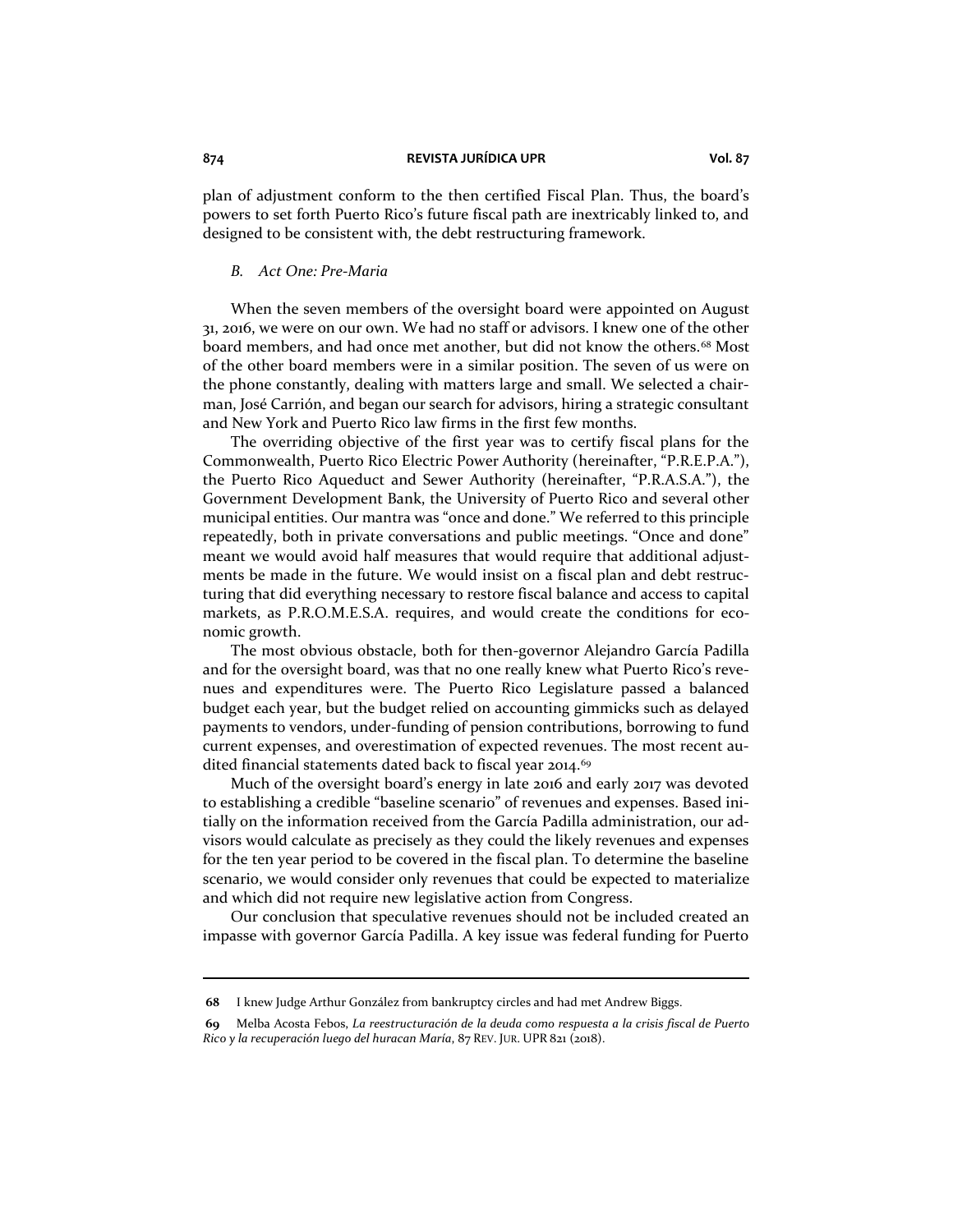## **Núm. 3 (2018) TWO YEARS OF PROMESA 875**

Rico's Medicaid and Medicare expenses. Puerto Rico receives considerably less reimbursement for these expenses than states do; in 2011, Congress gave Puerto Rico \$6.4 billion in additional funding for fiscal years 2011-2019 to make up for some of the difference. The extra funds were rapidly being used up, and were expected to zero out as early as the first quarter of fiscal year 2018 (Summer 2017).<sup>70</sup> We concluded that it was not appropriate to assume that Congress would provide additional funding, since it was not clear Congress would. Because governor García Padilla's proposed fiscal plan assumed major new healthcare funding and other uncertain funding, we issued a notice of violation. $7<sup>1</sup>$ 

In January, 2017, governor Rosselló assumed office, after having won the election in November. On January 18, 2017, we sent governor Rosselló a letter outlining the baseline scenario we had developed and the size of the adjustments that we believed needed to be made to bring Puerto Rico's finances into fiscal balance.<sup>72</sup> Under the baseline scenario—before taking measures to increase revenues and decrease expenses—we projected annual deficits of \$7 billion per year for the ten years of the plan.<sup>73</sup> To close the gap, we concluded that the Puerto Rico's government would need to increase tax revenues by \$1.5 billion annually by fiscal year 2019 and undertake significant structural and fiscal reforms, including steps to right-size the government (savings of \$1.5 billion annually by fiscal year 2019) and to reduce higher education, healthcare and pension costs.<sup>74</sup>

Given the magnitude of the gap, and the breadth of the sacrifice that would be required under the "once and done" approach, it seemed unlikely that we and governor Rosselló's administration would reach agreement over the terms of a certifiable fiscal plan. But we did. After a flurry of last minute negotiations that culminated the night before the public meeting at which the fiscal plan would be certified, we agreed to certify a document consisting of the Governor's fiscal plan, modified by two amendments drafted by the oversight board.<sup>75</sup>

**73** *Id.* at 1.

**74** *Id.* at 4-6.

**<sup>70</sup>** *See, e.g.*, DEP'T OF HEALTH AND HUMAN SERV., ASPE DATA POINT, NEARLY 900,000 PUERTO RICANS MAY LOSE HEALTH COVERAGE WHEN MEDICAID FUNDS RUN OUT (Jan. 12, 2017), *available at*  https://aspe.hhs.gov/system/files/pdf/255461/PuertoRicoEnrollment\_DataPoint.pdf.

**<sup>71</sup>** Letter from José B. Carrión III, Chair, Financial Oversight and Management Board for Puerto Rico, to Alejandro García Padilla, Governor of Puerto Rico (Nov. 23, 2016). The proposed fiscal plan also assumed that a key portion of Puerto Rico's tax revenues—so called Act 154 revenues—would not decline despite significant risk that they would.

**<sup>72</sup>** Letter from José B. Carrión III, Chair, Financial Oversight and Management Board for Puerto Rico, to Ricardo A. Rosselló Nevares, Governor of Puerto Rico (Jan. 18, 2017) [hereinafter, "January 18, 2017 F.O.M.B. letter."]

**<sup>75</sup>** *See* Financial Oversight and Management Board for Puerto Rico, Minutes of Fifth Meeting of the Board (Mar. 13, 2017). Fiscal plans for the Government Development Bank ("G.D.B."), the Puerto Rico Highways & Transportation Authority ("H.T.A."), the Puerto Rico Aqueduct and Sewer Authority ("P.R.A.S.A.") and the Puerto Rico Electric Power Authority ("P.R.E.P.A.") were certified at the Board's seventh meeting the following month. *See* Financial Oversight and Management Board for Puerto Rico, Minutes of Seventh Meeting of the Board (April 28, 2017).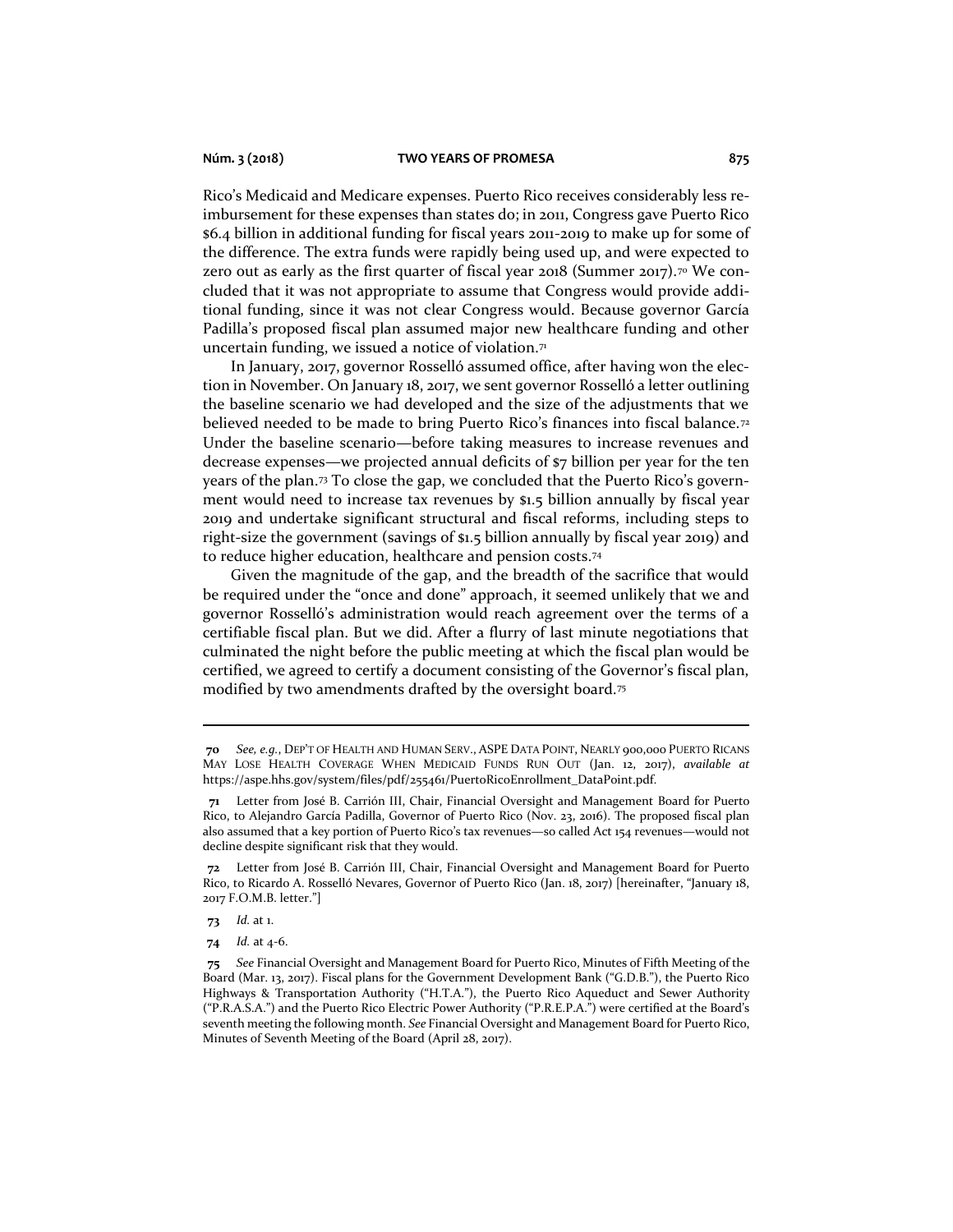During this same period of time, we also were negotiating with creditors of, among others, the Commonwealth and P.R.E.P.A., over the terms of potential restructuring. As of the moment of its enactment, P.R.O.M.E.S.A. provided a six month stay on creditor litigation and other creditor efforts to collect what they are owed, and authorized us to extend the stay for another seventy-five days.<sup>76</sup> The stay was essential, preventing the complete chaos that would have ensued if creditor collection activity had not been restrained. But the stay came to an end on May 1, 2017. The only way to retain the stay would be to file Title III petitions.

On May 2, governor Rosselló sent letters to the oversight board asking us to file a Title III case for the Commonwealth and several other entities.<sup>77</sup> Faced with the prospect of dozens of creditor lawsuits, we filed for Title III the next day.

P.R.E.P.A. was not one of the early Title III filings. Prior to the enactment of P.R.O.M.E.S.A., P.R.E.P.A. and many of its creditors had negotiated the terms of a potential Restructuring Support Agreement (hereinafter, "R.S.A."). Under the proposed R.S.A., as amended multiple times by the creditors and P.R.E.P.A. before the Board voted on it, some of P.R.E.P.A.'s bond creditors would agree to a fifteen percent restructuring of their debt, and the debt would essentially be converted into fully secured claims supported by a "transition charge" on electricity revenues. If we initiated a Title VI proceeding for the R.S.A., P.R.O.M.E.S.A. provided a streamlined process for its approval. The seven of us wrestled for weeks over the question whether to approve the R.S.A. and to initiate Title VI. Although the R.S.A. clearly would be very generous to creditors, and had been negotiated at a time when P.R.E.P.A. did not have access to bankruptcy or other restructuring provisions, some board members thought it would be manageable and would help stabilize the troubled, unreliable utility; they feared that P.R.E.P.A. could not survive a privatization or other transformative transaction. Others believed that transformation was essential and that the terms of the R.S.A. would make transformation impossible. In the end, the board voted to reject the R.S.A. by a 4-3 vote.<sup>78</sup> The board filed a Title III case for P.R.E.P.A. on July 2, 2017.

As the first anniversary of our appointment arrived, we had made extensive use of the tools provided by P.R.O.M.E.S.A. We also had been sharply criticized by nearly everyone. Many Puerto Ricans and economists such as Nobel Prize winner Joseph Stiglitz argued that our economic projections were far too optimistic,

**<sup>76</sup>** Puerto Rico Oversight, Management, and Economic Stability Act, 48 U.S.C. § 2194(d)(1)(B)  $(2016).$ 

**<sup>77</sup>** Letter from Ricardo Rosselló Nevares, Governor, to José B. Carrión III, Chair, Financial Oversight and Management Board for Puerto Rico (May 2 2017). Governor Rosselló pointed out, among other things, that "good-faith efforts to reach a consensual restructuring . . . [had] not demonstrated sufficient progress so as to achieve a sustainable level of debt under the Fiscal Plan." *Id.*

**<sup>78</sup>** The P.R.E.P.A. vote was the Board's first non-unanimous vote. The four of us who voted not to initiate a Title VI process for P.R.E.P.A. wrote a column explaining our reasoning. Andrew Biggs, Arthur J. González, Ana J. Matosantos & David Skeel, *Privatize Puerto Rico's Power*, WALL ST. J. (June 29, 2017), https://www.wsj.com/articles/privatize-puerto-ricos-power-1498776904.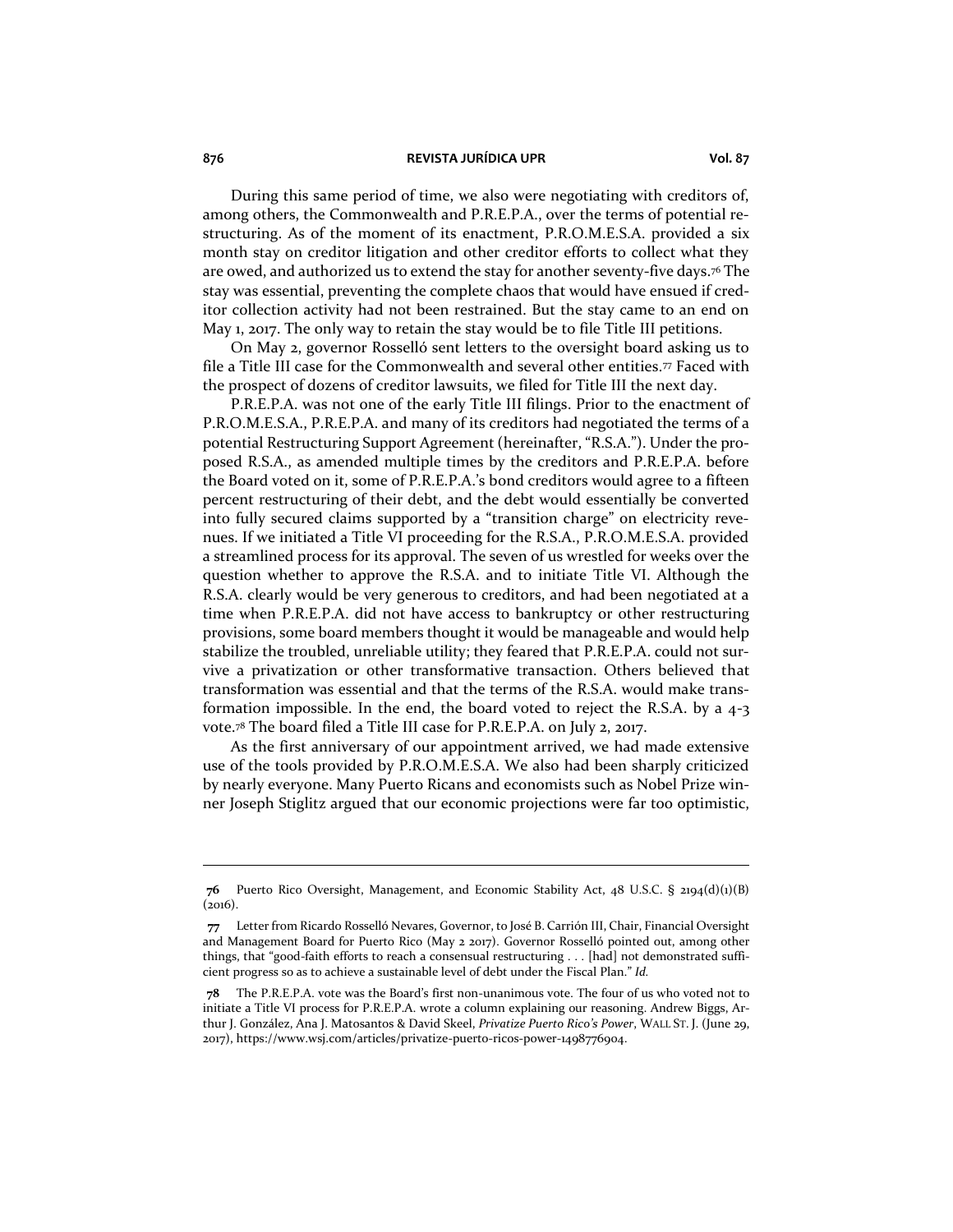and that the cuts called for in Puerto Rico's fiscal plan would magnify the economic crisis in Puerto Rico, leading to a deep depression.<sup>79</sup> Creditors criticized the fiscal plan in the opposite terms. They insisted that the economic assumptions of the fiscal plan were unduly pessimistic and that the fiscal plan provided too little money for repayment of creditors.<sup>80</sup>

No one enjoys being criticized, but we all understood this to be part of our job. The role of an oversight board is to make decisions that are difficult for others to make—and where necessary, to be the bad guy. We assumed the next step would be to make sure the fiscal plan was fully implemented, to see if the projections proved to be accurate (and if not, to adjust the fiscal plan) and to develop the terms of plans of adjustment in the Title III cases.

Then the hurricanes hit.

## *C. Act Two: Post-Maria*

Those of us who were not on island when Hurricane Maria pummeled Puerto Rico probably cannot fully understand what it was like. A friend of mine says it sounded like an airplane roaring to life, over and over, for twelve hours. The entire island lost power and a large percentage of Puerto Ricans would be without power for months (some still are). A new report estimates that the hurricanes may have caused more than 4000 deaths, many because access to medical treatment was cut off.<sup>81</sup>

One of the first actions the oversight board took was to withdraw a motion we had filed in the Title III case in a dispute over furloughs with governor Rosselló.<sup>82</sup> One of the amendments to the fiscal plan required the Governor to implement furloughs (essentially, salary reductions) for public employees if he was not able to achieve sufficient savings through other governmental reforms. When the savings proved insufficient, the Governor had taken the position that the furlough amendment was a recommendation, not a requirement, and he refused to implement it. Given the island-wide suffering caused by the hurricanes, furloughs no longer made sense and we withdrew our motion to compel implementation.

**<sup>79</sup>** *See, e.g.*, Joseph Stiglitz & Martin Guzman, *From Bad to Worse for Puerto Rico*, PROJECT SYNDICATE (Feb. 28, 2017) (criticizing the projections used for the initial fiscal plan), https://www.project-syndicate.org/commentary/puerto-rico-debt-plan-deep-depression-by-joseph-e--stiglitz-andmartin-guzman-2017-02?barrier=accesspaylog.

**<sup>80</sup>** *See, e.g.,* Assured Guaranty Corp. et al. v. Commonwealth of Puerto Rico, et al., Adv. Proc. No. 17-125-LTS (2017 D.P.R.) (*In re* Financial Oversight and Management Board for Puerto Rico as representative of the Commonwealth of Puerto Rico) (alleging that the fiscal plan was illegal and unconstitutional).

**<sup>81</sup>** Nishant Kishore et al., *Mortality in Puerto Rico after Hurricane Maria*, NEW ENG. J. MED. (May 29, 2018), *available at* https://www.nejm.org/doi/full/10.1056/NEJMsa1803972.

**<sup>82</sup>** *See, e.g.,* Alex Wolf, *Puerto Rico Board Withdraws Bid to Force Furloughs*, LAW360 (Oct. 4, 2017), *available at* https://www.law360.com/articles/971463/puerto-rico-board-withdraws-bid-to-force-furloughs.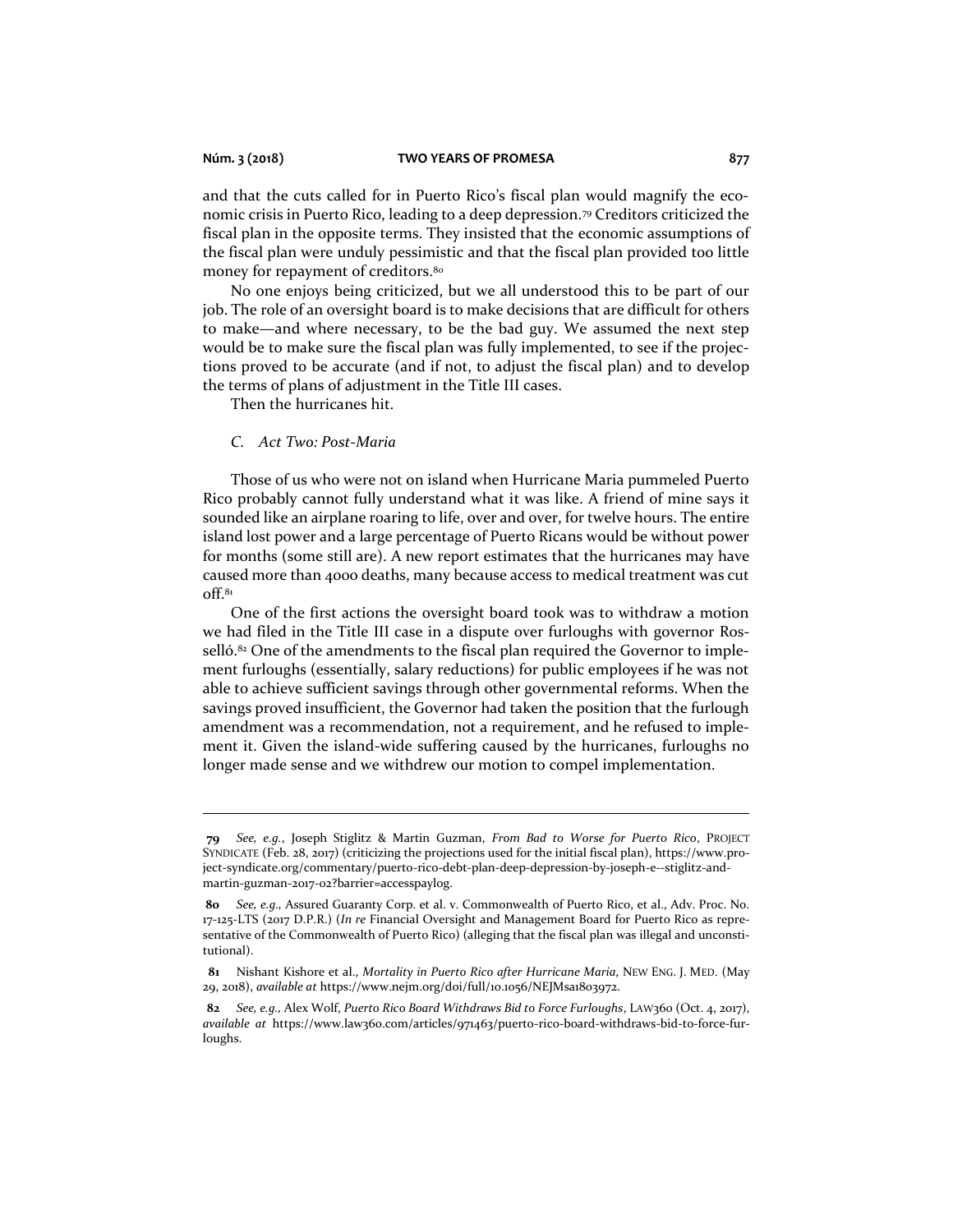We also offered our support to governor Rosselló as he met with lawmakers in Washington to ask for generous disaster relief from Congress. Governor Rosselló has made numerous visits to Washington to inform lawmakers of the extent of the destruction caused by the hurricanes and the progress of the recovery.

One issue on which we found ourselves in conflict with the Rosselló administration was P.R.E.P.A. Even before the hurricane, P.R.E.P.A. was fragile and highly unreliable. The people of Puerto Rico faced frequent, unpredictable blackouts. We concluded that P.R.E.P.A.'s governance could be streamlined and improved, and its response to the hurricane enhanced, if a chief transformation officer (hereinafter, "C.T.O.") were put in place to centralize internal decision making and to serve as a focal point for the desperately needed transformation of P.R.E.P.A. We filed a motion in the Title III case asking for approval of our C.T.O., P.R.E.P.A. and the Governor opposed the motion.<sup>83</sup> They acknowledged that P.R.O.M.E.S.A. gave us extensive authority, but argued we did not have the power to "take over" the electricity company. Much to our disappointment, Judge Swain agreed with P.R.E.P.A. and the government. She pointed out that our request for a C.T.O. was not based on the fiscal plan, or on the government's violation of a fiscal plan or budget, and emphasized that the Board's powers are not unlimited.<sup>84</sup> She admonished the Board and the government to work together.

As we and governor Rosselló's administration began work on new fiscal plans—fiscal plan 2.0, we called them—the oversight board had significantly more capacity than we had a year earlier. In Spring 2017, before the hurricanes, we had hired an executive director, Natalie Jaresko. Earlier this decade, as Minister of Finance of Ukraine, Natalie had managed the successful restructuring of Ukraine's debt, and had also run a private equity fund in Ukraine. In addition to the excellent staff we already had, Natalie hired new staff, significantly enhancing our internal expertise. We also still had the outside advisors we had depended on in the initial fiscal plan and Title III process. The oversight board was no longer a startup.

A major new complexity was incorporating the massive amount of anticipated disaster relief from the federal government into the new fiscal plan. Congress has passed several disaster relief bills, each of which included funding for Puerto Rico, and it is possible that more relief will be forthcoming.<sup>85</sup> It is difficult to determine precisely how much aid Puerto Rico will receive, because most of the funds are distributed by the Federal Emergency Management Agency and other agencies on

**<sup>83</sup>** Urgent Motion of Financial Oversight and Management Board for Puerto Rico for Entry of Order Confirming Appointment and Authority of Chief Transformation Officer, *In re* Financial and Management Board for Puerto Rico, Docket No. 361, Case No. 17-04-780 (D.P.R) (Oct. 26, 2017); Opposition of AAFAF, On Behalf of Governor Ricardo Rosselló, to the Oversight Board's Urgent Motion for an Order Confirming Appointment of a Chief Transformation Officer, *In re* Financial and Management Board for Puerto Rico, Docket No. 381, Case No. 17-04-780 (D.P.R. (Nov. 13, 2017).

**<sup>84</sup>** *In re* Financial Oversight and Management Board for Puerto Rico, 583 B.R. 626 (D.P.R. 2017).

**<sup>85</sup>** *See, e.g.*, Patricia Mazzei, *What Puerto Rico Is, and Isn't Getting in Disaster Relief*, N.Y. TIMES (Feb. 9, 2018), at A20 (describing the disaster relief aid approved by Congress since September, 2017).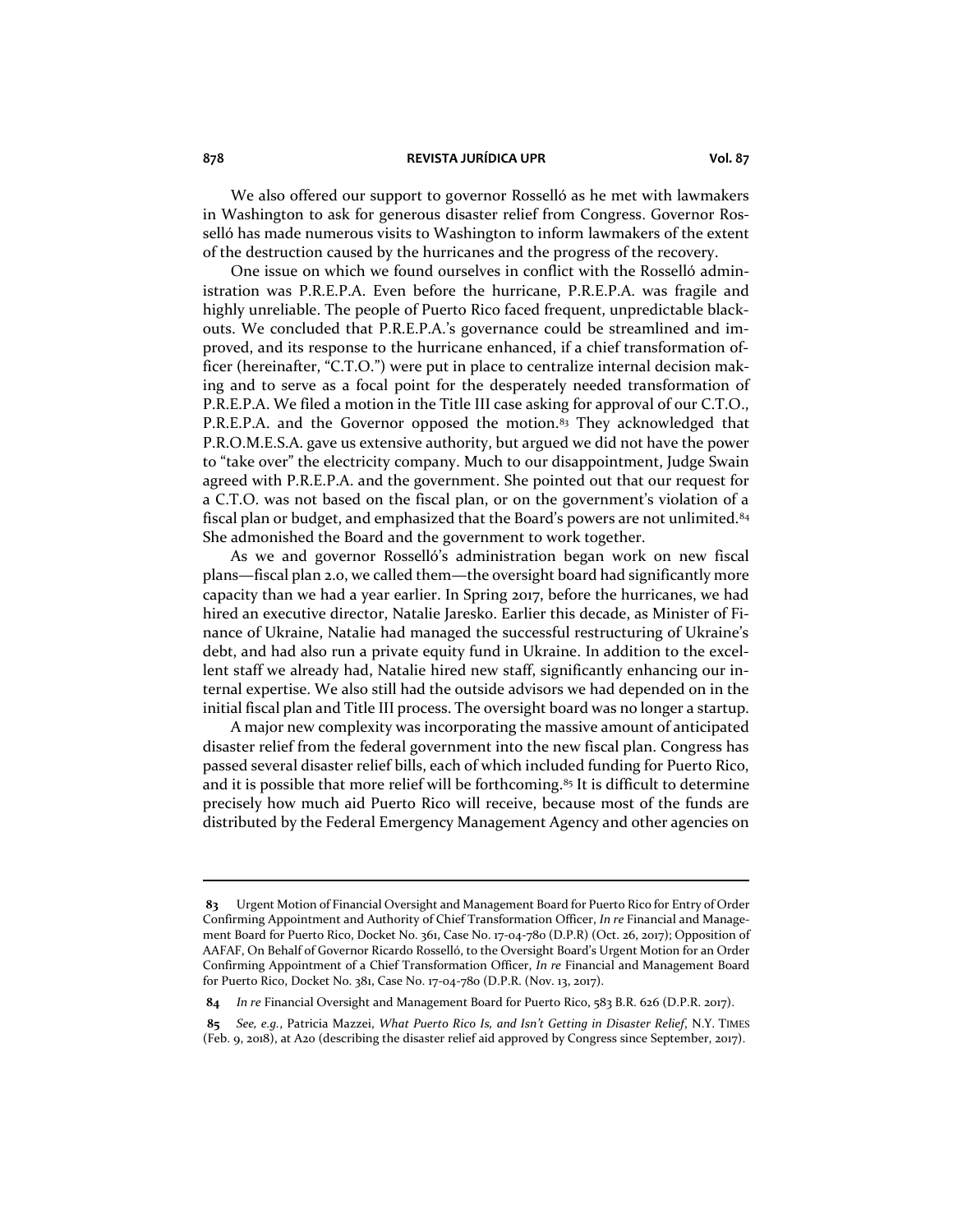a discretionary basis. The number we used in the fiscal plan—\$54.5 billion—reflected the amount of aid Puerto Rico is likely to receive under existing legislation.<sup>86</sup>

Another major complication was migration from the island. Even before the hurricanes, Puerto Rico's population was declining. The destruction caused by the hurricanes, and the months of delay before electricity was finally restored in many areas, left many Puerto Ricans feeling they needed to leave the island. Departure is as simple as a flight to Miami or New York, especially for those who have family or friends on the mainland. A massive migration would sharply reduce Puerto Rico's tax revenues in the coming years; an exodus of medical professionals could magnify Puerto Rico's healthcare crisis. These possibilities and other uncertainties needed to be taken into account in the revised fiscal plan.<sup>87</sup>

In the midst of discussions on the new fiscal plans, governor Rosselló announced that he intended to transform P.R.E.P.A. through a privatization process.<sup>88</sup> The Governor proposed that an outside manager be brought in to run P.R.E.P.A.'s transmission and distribution system pursuant to a long term contract, and to privatize much or all of P.R.E.P.A.'s generation. P.R.E.P.A. currently relies heavily on oil to generate electricity; privatization would significantly change the generation mix, to rely much more on renewable sources of electricity such as solar energy. We strongly endorsed the Governor's privatization plan. Affordable, reliable electricity is essential both to the future of P.R.E.P.A. itself and to creating the economic growth Puerto Rico needs. Like the Governor, we believe some form of privatization is the best way to achieve it.

We worked closely with the Governor and his administration on the new fiscal plans, meeting in person on multiple occasions. In the end, we were unable to reach complete agreement on the Puerto Rico or P.R.E.P.A. fiscal plans, due to our belief that significant labor reform and an adjustment to Puerto Rico's pensions are essential to achieving fiscal balance and future economic growth, and to the Governor's opposition to these measures. We therefore certified our own fiscal plans for these entities.<sup>89</sup> Even here, a large majority of the provisions in the fiscal

**<sup>86</sup>** FINANCIAL OVERSIGHT AND MANAGEMENT BOARD FOR PUERTO RICO, *New Fiscal Plan for Puerto Rico: Restoring Growth and Prosperity* 11 (May 30, 2018) (hereinafter, *New Fiscal Plan for Puerto Rico)*. The fiscal plan also projects \$8 billion in private insurance funds, for a total of \$62 billion of disaster relief. *Id.*

**<sup>87</sup>** For discussion and one estimate of migration since the hurricanes, see Martin Echenique & Luis Melgar, *Mapping Puerto Rico's Hurricane Migration with Mobile Phone Data*, CITYLAB (May 11, 2018), *available at* https://www.citylab.com/environment/2018/05/watch-puerto-ricos-hurricane-migrationvia-mobile-phone-data/559889/.

**<sup>88</sup>** *See, e.g.,* Scott Neuman, *Puerto Rico's Governor Announces Plan to Privatize Island's Troubled Electric Utility*, NPR (Jan. 23, 2018), *available at* https://www.npr.org/sections/thetwoway/2018/01/23/579875991/puerto-ricos-governor-announces-plan-to-privatize-island-s-troubledelectric-uti.

**<sup>89</sup>** We certified the Commonwealth, P.R.E.P.A. and P.R.A.S.A. fiscal plans on April 19, 2018, and the GDB, the University of Puerto Rico, the Public Corporation for the Supervision and Insurance of Co-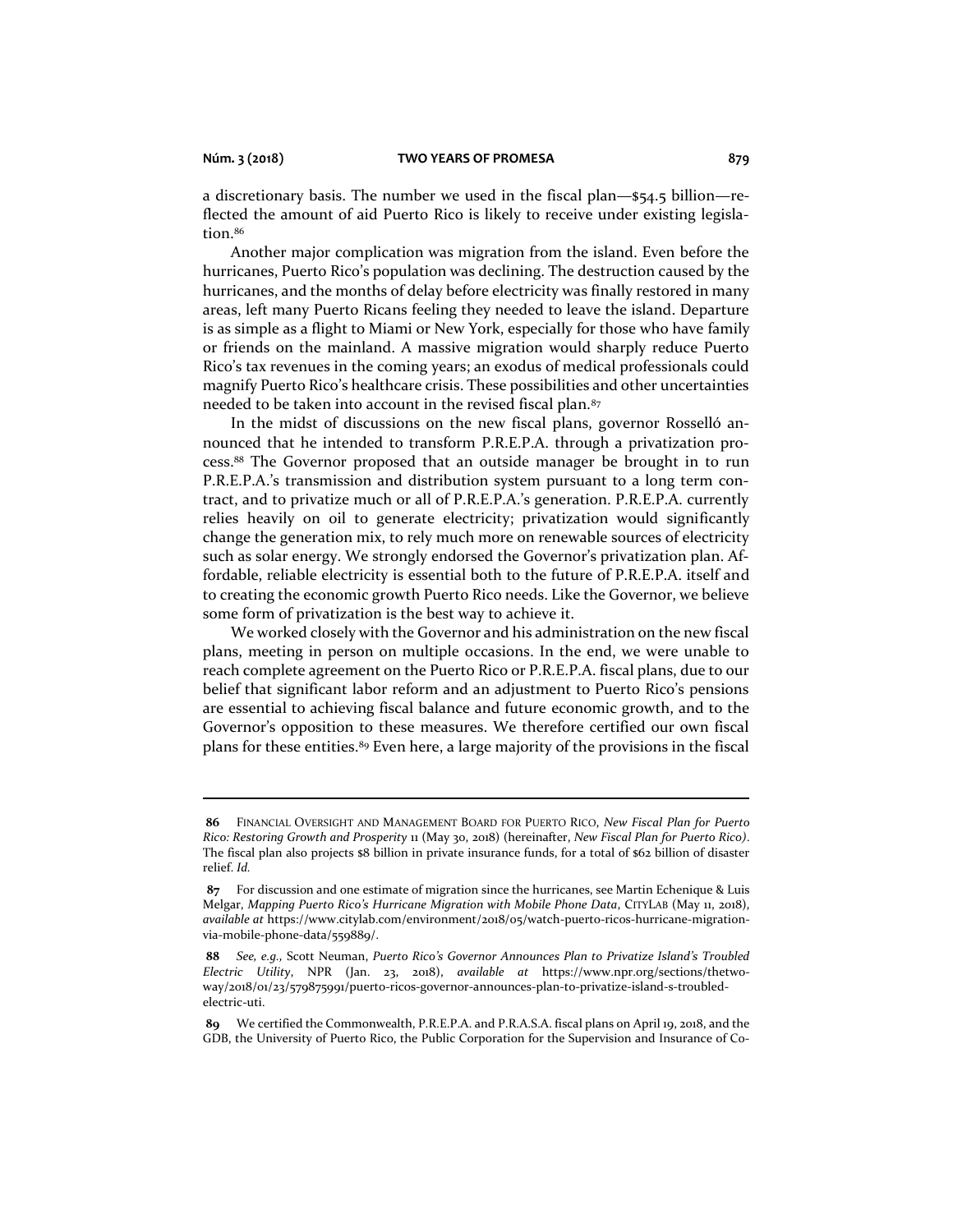plans came from the Governor's fiscal plans. And the Governor has subsequently agreed to pursue legislation implementing some of the key labor reforms—such as a shift to at will employment—in return for our agreement to allow some of the savings from the reform to be used for investment in the people of Puerto Rico.<sup>90</sup> These reforms need to be enacted legislatively, a step that is still uncertain as of this writing.

With the new fiscal plans in place, the next step will be proposing plans of adjustment in the Title III cases. Mediation with creditors has been underway for months under the guidance of a team of mediators led by Judge Barbara Houser.<sup>91</sup> There also have been numerous litigated issues in the Title III cases. We are hopeful we can propose plans of adjustment for the Commonwealth and P.R.E.P.A. by early 2019, though we cannot yet tell if that is realistic.

## **III.** HOW SHOULD OUR DECISION MAKING BE ASSESSED?

Our decision making thus far has managed to draw sharp criticism from both the left and the right. Working my way from left to right, I will briefly comment on some of the most frequent criticisms in the discussion that follows. I then will consider how—in my view—the success or failure of the Board should be assessed.

Critics from the left have condemned the oversight board as a colonialist imposition on Puerto Rico, have described it as a collection agent for creditors and have argued that the spending reductions and governmental reforms we have called for will be catastrophic for the economy.

Although the "colonialist" label is politically freighted, the general point that the oversight board has undemocratic qualities is hard to deny. We were not democratically elected and the authority we have been given temporarily reduces the authority of Puerto Rico's elected officials. Advocates of oversight boards argue that this can be a virtue, so long as the board is temporary, since the board is not subject to the same pressures as elected officials, such as the need to be responsive to powerful interest groups. In Puerto Rico's case, the temporary suspension of fiscal self-governance was imposed by Congress in return for very strong debt restructuring powers that, absent P.R.O.M.E.S.A., Puerto Rico did not have access to. But I acknowledge there is a cost to the imposition of an oversight board. My hope is that our decisions will prove to be good ones and that the intrusion of the Board will one day be viewed as having been beneficial.

operatives of Puerto Rico (COSSEC, by its Spanish acronym), and the Puerto Rico Highways & Transportation Authority plans on April 20, 2018. We certified a slightly revised fiscal plan for the Commonwealth on May 30, 2018. *New Fiscal Plan for Puerto Rico*, *supra* note 86.

**<sup>90</sup>** *New Fiscal Plan for Puerto Rico, supra* note 86. Our economist calculates that the labor reforms, if enacted will enhance Puerto Rico's economy by nearly a percent (.80%) every year. *Id.* at 3.

**<sup>91</sup>** Because the mediation is subject to strict confidentiality constraints, I have omitted discussion of any details.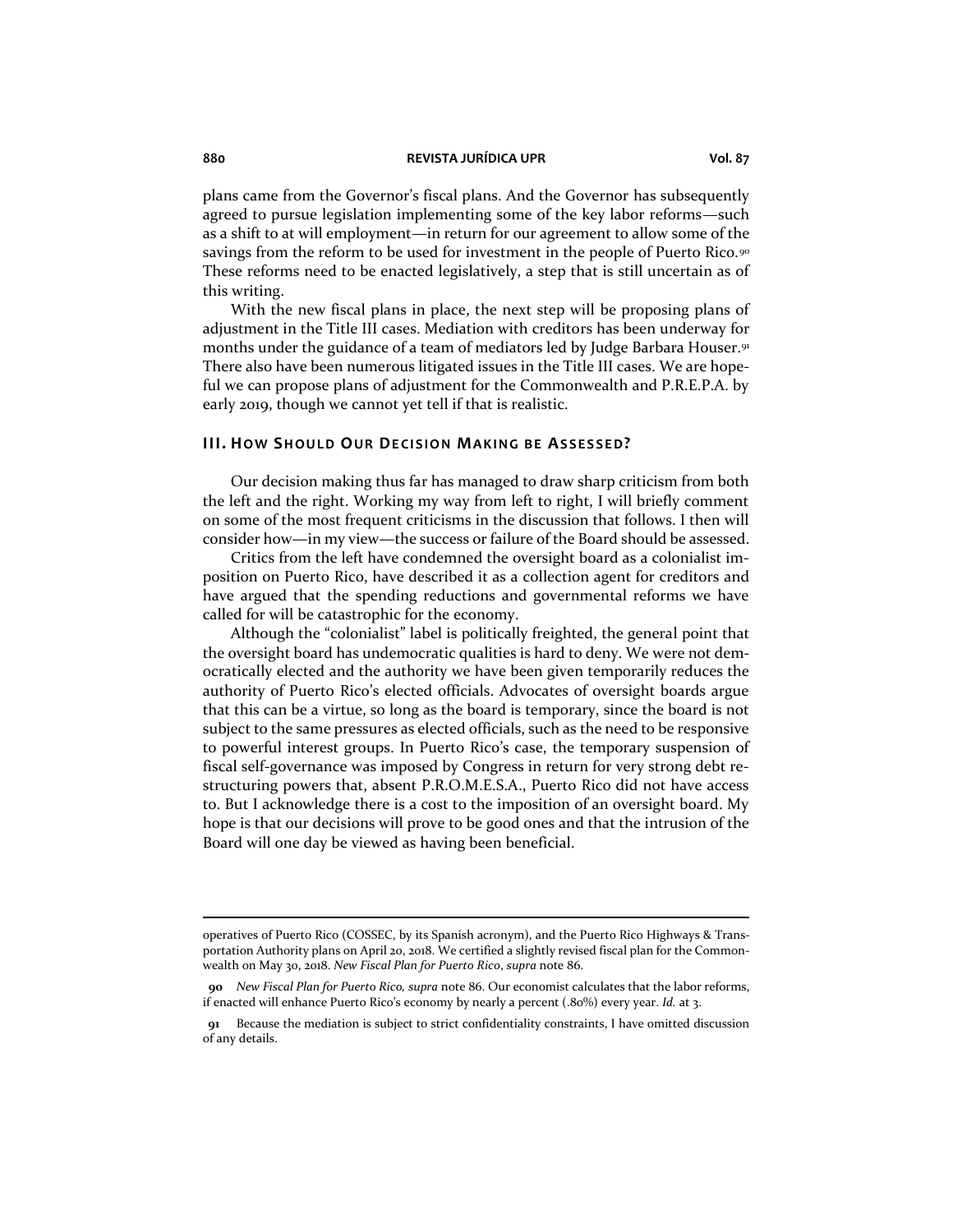## **Núm. 3 (2018) TWO YEARS OF PROMESA 881**

The second complaint—that the corrective measures required by the fiscal plan will prove too stringent<sup>92</sup>—also needs to be taken seriously.<sup>93</sup> Our economist and our other experts believe that the adjustments will not prove harmful. Based on the best estimates we have of the many relevant variables, we believe that the Puerto Rico economy will return to positive growth by 2022 if the fiscal plan is fully implemented. But the fiscal plan is based on a series of judgment calls.<sup>94</sup> We cannot rule out the possibility that they will prove to be wrong. If the projections do prove mistaken, however, or other important variables change, we can and will amend the fiscal plan.

Given the \$54.5 billion and possibly more of federal funds that will be coming to the island, it may no longer seem necessary to require governmental reforms or the other adjustments in the fiscal plan. These funds will indeed make an enormous difference, and Puerto Rico is likely to have a fiscal surplus for the next several years as a result of the fiscal stimulus they will produce. But the disaster funds do not remove the need for reform. If the changes in the fiscal plan are not made, Puerto Rico's economy is likely to quickly revert to deficits again after the federal funds run out—our economist predicts a return to deficits by fiscal year 2029. The consequences of failing to restore fiscal balance are shown graphically in one of the key exhibits in the new Commonwealth fiscal plan.<sup>95</sup> Not only are the adjustments still necessary; we believe that now is the optimal time to make them, precisely because the influx of federal funds will soften their impact.



## **ANNUAL GAP/SURPLUS BASED ON IMPACT OF STRUCTURAL REFORMS**

**92** *See, e.g.*, Joseph Stiglitz & Martin Guzman, *From Bad to Worse for Puerto Rico*, PROJECT SYNDICATE (Feb. 28, 2017) (criticizing the projections used for the initial fiscal plan), https://www.project-syndicate.org/commentary/puerto-rico-debt-plan-deep-depression-by-joseph-e--stiglitz-andmartin-guzman-2017-02?barrier=accesspaylog.

**93** It is important to note that, although our fiscal plans can be criticized, P.R.O.M.E.S.A. precludes any legal challenge to a certified fiscal plan. Puerto Rico Oversight, Management, and Economic Stability Act, 48 U.S.C. § 2126(e) (2016).

**94** We believe structural reforms will have a significant impact on growth. Others, such as Larry Summers, are more skeptical.

**95** *New Fiscal Plan for Puerto Rico*, *supra* note 86.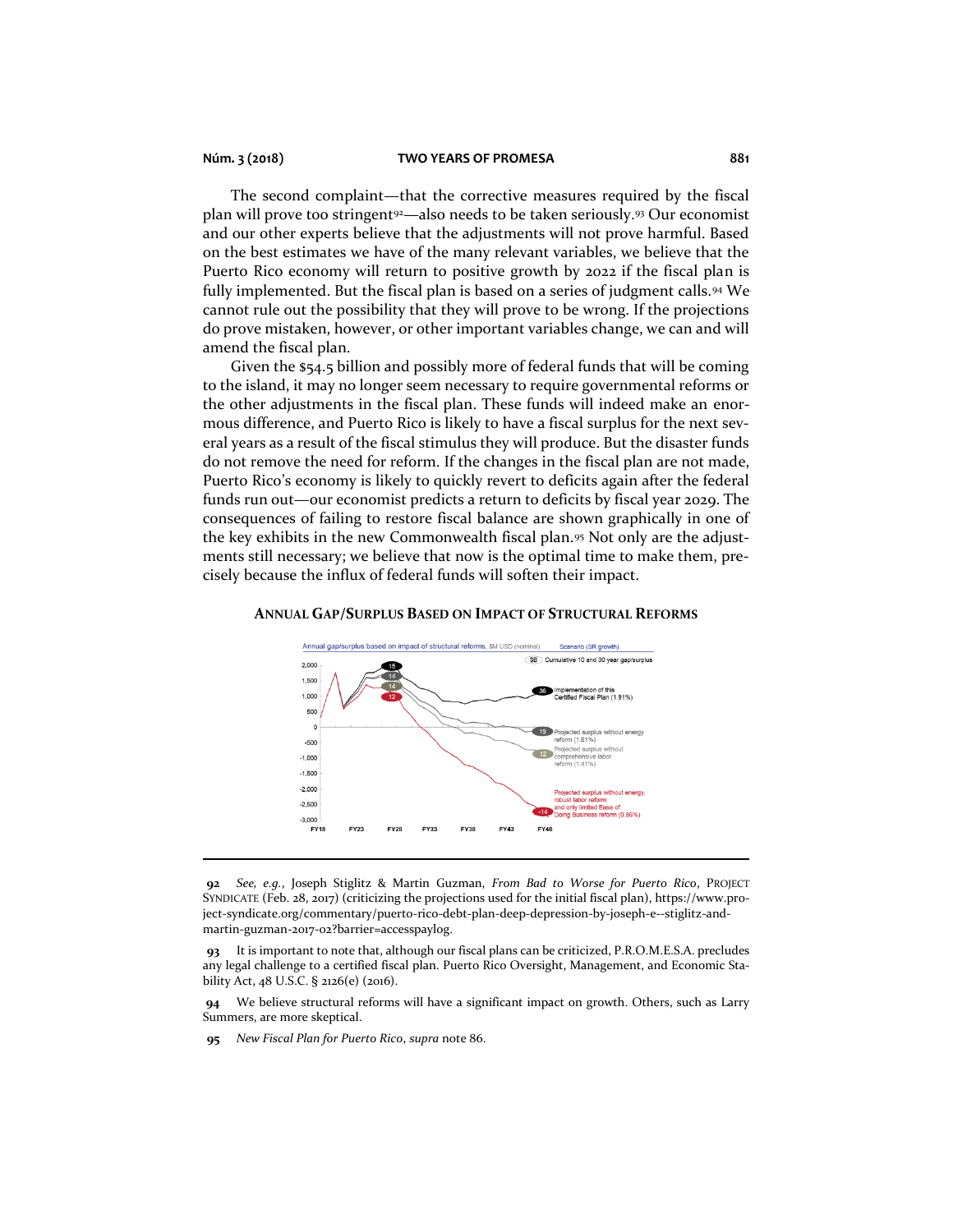The one criticism made by some on the left that is altogether inaccurate is the suggestion we are essentially collection agents for Puerto Rico's creditors.<sup>96</sup> Indeed, we are unaware of any creditor that agrees. Before P.R.O.M.E.S.A. was enacted, Puerto Rico and its municipalities did not have any bankruptcy or bankruptcy-like mechanism for restructuring any of their debt. Every state can authorize one or more of its municipalities to file for bankruptcy under Chapter 9 of the Bankruptcy Code; Puerto Rico cannot. Puerto Rico is defined as a state for the purposes of every provision in the bankruptcy laws except the provision authorizing municipalities to file for bankruptcy.<sup>97</sup> Faced with this exclusion, Puerto Rico enacted its own municipal restructuring law, the *Recovery Act*, in 2013. But the Supreme Court struck down the *Recovery Act* in 2016.<sup>98</sup> The Court held that, although Puerto Rico was not a state for the purposes of the provision authorizing municipalities to file for bankruptcy, it was a state with respect to another provision that forbids the states from enacting their own municipal bankruptcy laws.<sup>99</sup> As a result, Puerto Rico did not have access to any restructuring mechanism.

P.R.O.M.E.S.A. filled this gap. With the enactment of Title VI and Title III, Puerto Rico now has even more restructuring options than a state since these titles apply to Puerto Rico itself as well as to municipal entities in Puerto Rico. The oversight board is in the midst of using both of these tools to restructure the debt of Puerto Rico and some of its municipal entities.

Creditors and critics from the right have criticized the oversight board from the opposite direction of our liberal critics. They have insisted the adjustments in the fiscal plans are not nearly stringent enough, Puerto Rico's precise fiscal condition remains too opaque, our projections are too pessimistic and the fiscal plans imply too deep a restructuring of Puerto Rico's debt.<sup>100</sup>

Start with claims the fiscal plan could—and should—have been far more aggressive. This seems unlikely. Achieving fiscal balance after years of deficit spending required painful adjustments to every part of Puerto Rico's budget. The fiscal plan cut as much as we believed possible, to the point where our economist's projections suggested that further adjustments would be too much for Puerto Rico to bear and would prove counterproductive because they would prevent Puerto Rico from ending a decade of negative real growth, a failure that would prevent any sustainable recovery.

**<sup>96</sup>** One irony in this allegation is that many of Puerto Rico's creditors are Puerto Ricans.

**<sup>97</sup>** The provision defining Puerto Rico as a state for most purposes is 11 U.S.C. § 101(52). The definition and its exclusion were added in 1984, with no explanation regarding why Puerto Rico was excluded from Chapter 9.

**<sup>98</sup>** Puerto Rico v. Franklin Cal. Tax-Free Trust, 136 S. Ct. 1938 (2016)

**<sup>99</sup>** The provision preventing states from enacting their own restructuring laws is 11 U.S.C. § 903.

**<sup>100</sup>** In a May 15, 2018 letter to the oversight board, Assured Guaranty, a substantial Puerto Rico creditor, insisted, among other things, that "the Revised Fiscal Plan suffers from flawed methodologies and assumptions that result in an artificially pessimistic projection of Puerto Rico's future revenues, economic growth, and debt capacity." Dominic J. Federico, President and Chief Executive Officer Assured Guaranty, to Members of the Oversight Board (May 15, 2018), at 2-3.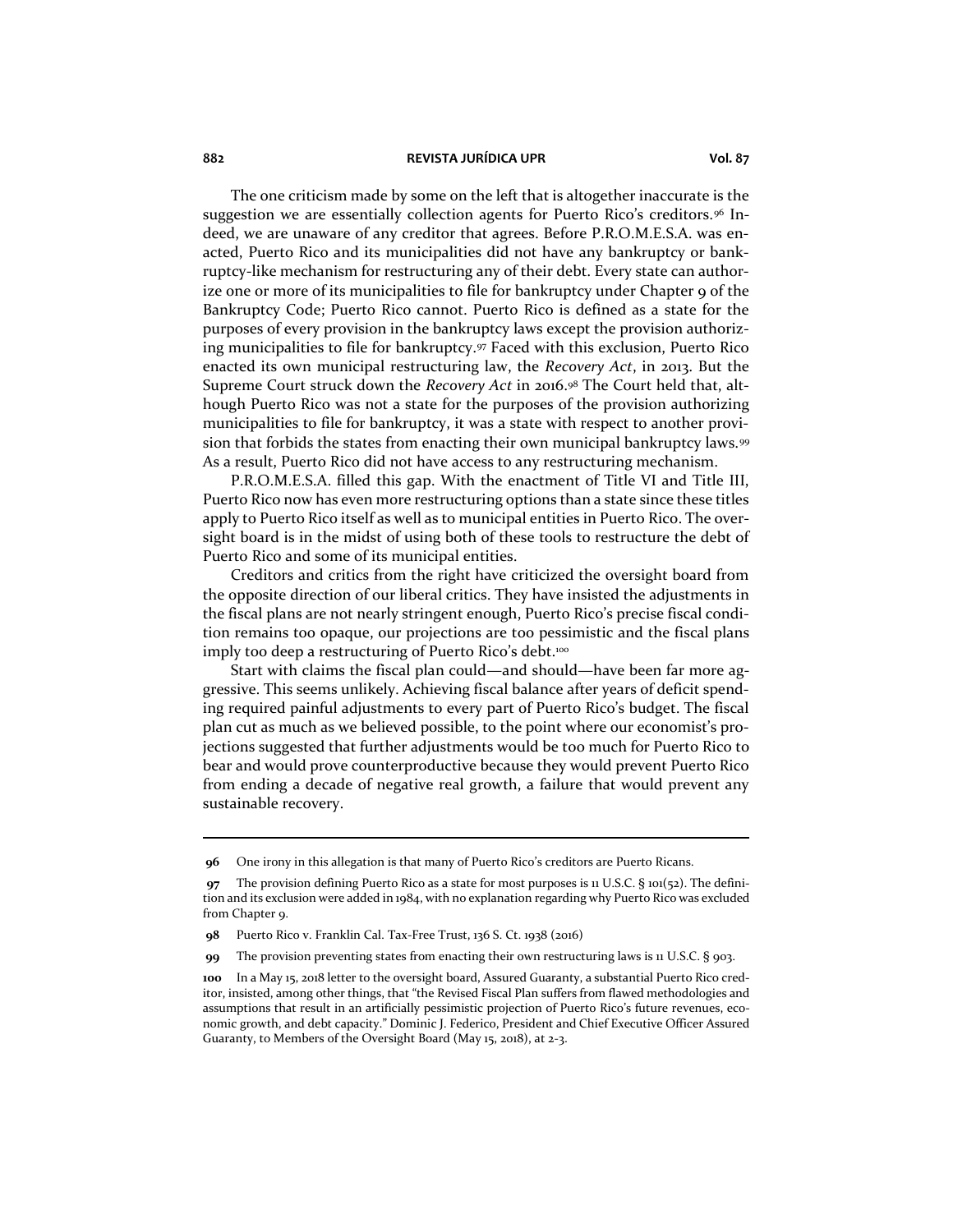With respect to contentions that our economic projections are too pessimistic, this is possible, just as we cannot rule out the possibility our projections are too optimistic. The projections are complex, and some of the key variables are highly uncertain. But we have developed the projections as carefully as possible; we do not think they are too pessimistic.<sup>101</sup>

Concerns about the extent to which Puerto Rico's debt will be restructured are framed in terms both of objections to the determinations reflected in the fiscal plan and as a claim that a significant debt restructuring is incompatible with restoring market access as P.R.O.M.E.S.A. requires.<sup>102</sup> If creditors are not paid nearly all of what they are owed, the reasoning goes, investors will shun Puerto Rico, making it impossible for Puerto Rico to "access" the markets. Those who make this argument often consider only half of the equation, however. While future investors are indeed likely to consider the magnitude of the restructuring, they also will consider the health of Puerto Rico's balance sheet. If Puerto Rico does not restructure its debt sufficiently—and as a result is not fully on its way to fiscal balance—future investors will be reluctant to lend to Puerto Rico. New creditors and investors look at the balance sheet and want to see low debt. They do not give brownie points for having high debt because old debt has not been restructured. Indeed, one of the major reasons Puerto Rico has not had market access for the past four years is that investors concluded its existing debt was unsustainable.

The financial distress that made P.R.O.M.E.S.A. necessary can only be reversed if every constituency shares in the sacrifice. The cost of government in Puerto Rico is unsustainable and so too is the amount of Puerto Rico's debt. Both need to be brought into balance.

What about the role of the Board? How should our decision making be assessed? In my view, there are two key criteria. The first is whether the oversight board makes the hard decisions that are needed to help reverse Puerto Rico's downward spiral and put the economy in a position to grow. We are expected to make unpopular decisions that elected officials cannot easily make. P.R.O.M.E.S.A. gave us very powerful tools to help reverse Puerto Rico's decline. If we use them well, as we have tried to do, we will have fulfilled an important part of the trust that was placed in us.

The other key factor is making sure that the sacrifice is distributed fairly. If some constituencies were to bear much of the sacrifice and others bore little, the perception of unfairness would seriously impede the recovery process. This also means taking the human costs of every decision we make into account. Pensions are an example. Because the Puerto Rico's pension systems are almost completely unfunded —a deficit of more than \$50 billion— we believe that they must be reformed and that there must be adjustments to the benefits. But we have carefully structured the reforms so that those with the smallest pension benefits will not

**<sup>101</sup>** As noted earlier, P.R.O.M.E.S.A. precludes challenges to the fiscal plan by withdrawing subject matter jurisdiction from the district court. 48 U.S.C. § 2126(e).

**<sup>102</sup>** Recall that P.R.O.M.E.S.A. requires the fiscal plans to "achieve fiscal responsibility and access to the capital markets."  $48$  U.S.C. §  $2141(b)$ .